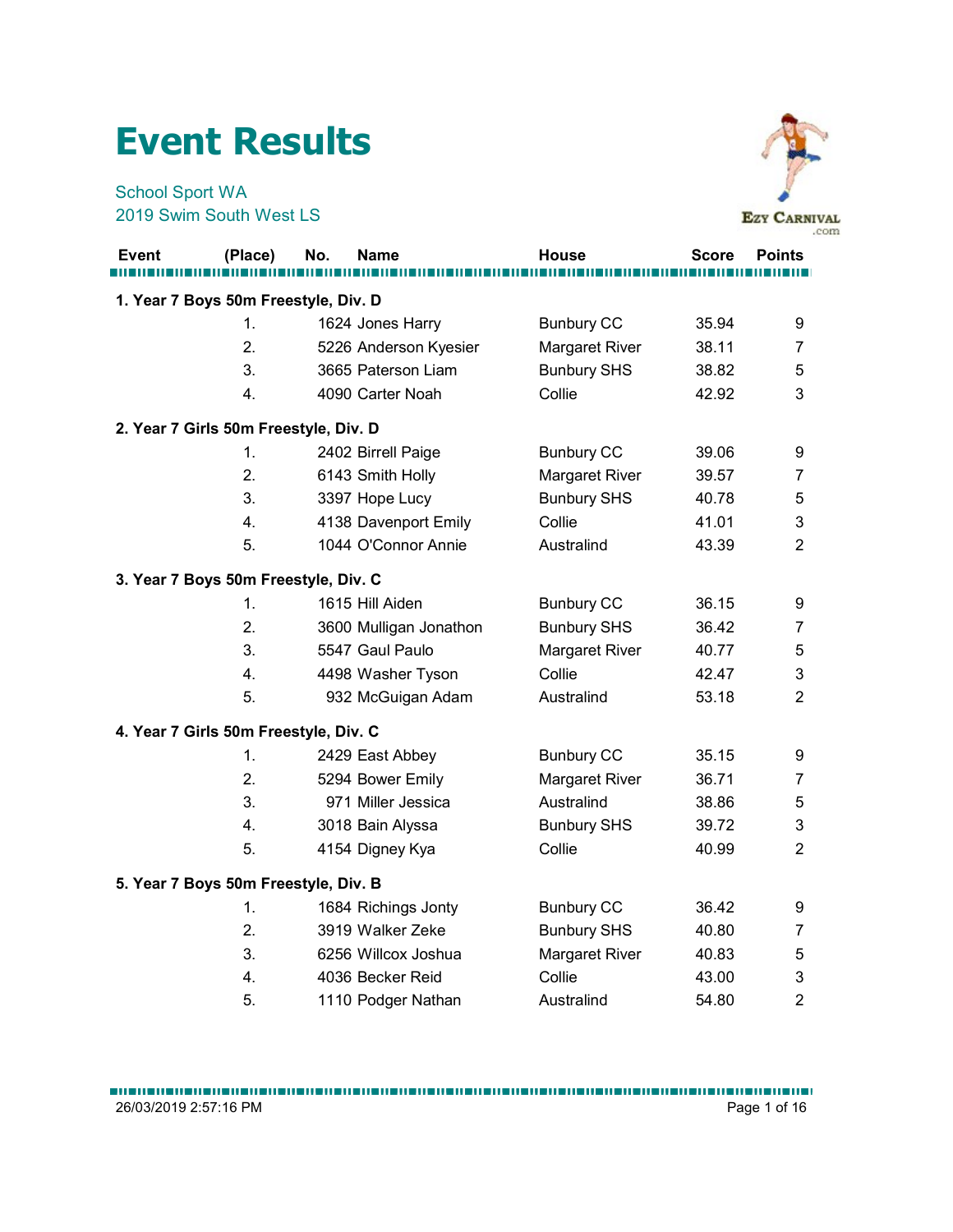|                                       | (Place)        | <b>Name</b><br>No.                     | <b>House</b>                     | <b>Score</b>   | <b>Points</b>              |
|---------------------------------------|----------------|----------------------------------------|----------------------------------|----------------|----------------------------|
| 6. Year 7 Girls 50m Freestyle, Div. B |                |                                        |                                  |                |                            |
|                                       | $\mathbf{1}$ . | 1032 Norrish Aiesha                    | Australind                       | 33.79          | 9                          |
|                                       | 2.             | 1698 Tan Jasmin                        | <b>Bunbury CC</b>                | 34.69          | $\overline{7}$             |
|                                       | 3.             | 3938 West Indiana                      | <b>Bunbury SHS</b>               | 35.20          | 5                          |
|                                       | 4.             | 5615 Hardy Willow                      | Margaret River                   | 36.46          | $\mathbf{3}$               |
|                                       | 5.             | 4350 Pelser An-ne'                     | Collie                           | 38.45          | $\overline{2}$             |
| 7. Year 7 Boys 50m Freestyle, Div. A  |                |                                        |                                  |                |                            |
|                                       | 1.             | 3599 Mullens Rafferty                  | <b>Bunbury SHS</b>               | 33.77          | 12                         |
|                                       | 2.             | 2463 Martin Bronson                    | <b>Bunbury CC</b>                | 36.47          | 9                          |
|                                       | 3.             | 6099 Scott Tom                         | Margaret River                   | 37.34          | $\overline{7}$             |
|                                       | 4.             | 4041 Bell Tom                          | Collie                           | 41.57          | 5                          |
|                                       | 5.             | 121 Andrijasevich Quade                | Australind                       | 42.52          | $\mathsf 3$                |
|                                       |                |                                        |                                  |                |                            |
| 8. Year 7 Girls 50m Freestyle, Div. A |                |                                        |                                  |                |                            |
|                                       | 1.             | 1557 Blandford Ingrid                  | <b>Bunbury CC</b>                | 32.78          | 12                         |
|                                       | 2.             | 5836 McGimpsey Tara                    | Margaret River                   | 33.06          | 9                          |
|                                       | 3.             | 4344 O'Brien Katy                      | Collie                           | 33.21          | $\overline{7}$             |
|                                       | 4.<br>5.       | 1322 Stokes Ruby-Anne                  | Australind<br><b>Bunbury SHS</b> | 33.67<br>37.20 | $\mathbf 5$<br>3           |
|                                       |                | 3401 Horsfall Jorja                    |                                  |                |                            |
| 9. Year 8 Boys 50m Freestyle, Div. D  |                |                                        |                                  |                |                            |
|                                       | 1.             | 1782 Horrobin Noah                     | <b>Bunbury CC</b>                | 34.05          | 9                          |
|                                       | 2.             | 6148 Somerset Angus                    | Margaret River                   | 35.32          | $\boldsymbol{7}$           |
|                                       | 3.             | 3387 Hiscox Sebastian                  | <b>Bunbury SHS</b>               | 42.11          | 5                          |
|                                       | 4.             | 4204 Gooch Devin                       | Collie                           | 43.31          | $\mathsf 3$                |
|                                       |                | 10. Year 8 Girls 50m Freestyle, Div. D |                                  |                |                            |
|                                       | 1.             | 3932 Warrilow Annalise                 | <b>Bunbury SHS</b>               | 34.93          | 9                          |
|                                       | 2.             | 6044 Ride Georgia                      | Margaret River                   | 37.08          | $\overline{7}$             |
|                                       | 3.             | 2538 Birkinshaw Ella                   | <b>Bunbury CC</b>                | 39.12          | $\mathbf 5$                |
|                                       | 4.             | 170 Bates Megan                        | Australind                       | 43.00          | $\sqrt{3}$                 |
|                                       | 5.             | 4398 Roney Megan                       | Collie                           | 56.28          | $\overline{2}$             |
|                                       |                |                                        |                                  |                |                            |
|                                       |                | 11. Year 8 Boys 50m Freestyle, Div. C  |                                  |                |                            |
|                                       | 1.             | 2533 Bailey Conlan                     | <b>Bunbury CC</b>                | 33.41          | 9                          |
|                                       | 2.<br>3.       | 3861 Tanner Koby<br>4235 Hindle Kane   | <b>Bunbury SHS</b><br>Collie     | 37.42<br>39.75 | $\boldsymbol{7}$           |
|                                       |                |                                        |                                  |                | $\mathbf 5$<br>$\mathsf 3$ |
|                                       | 4.             | 5654 Hines Jacob                       | Margaret River                   | 41.99          |                            |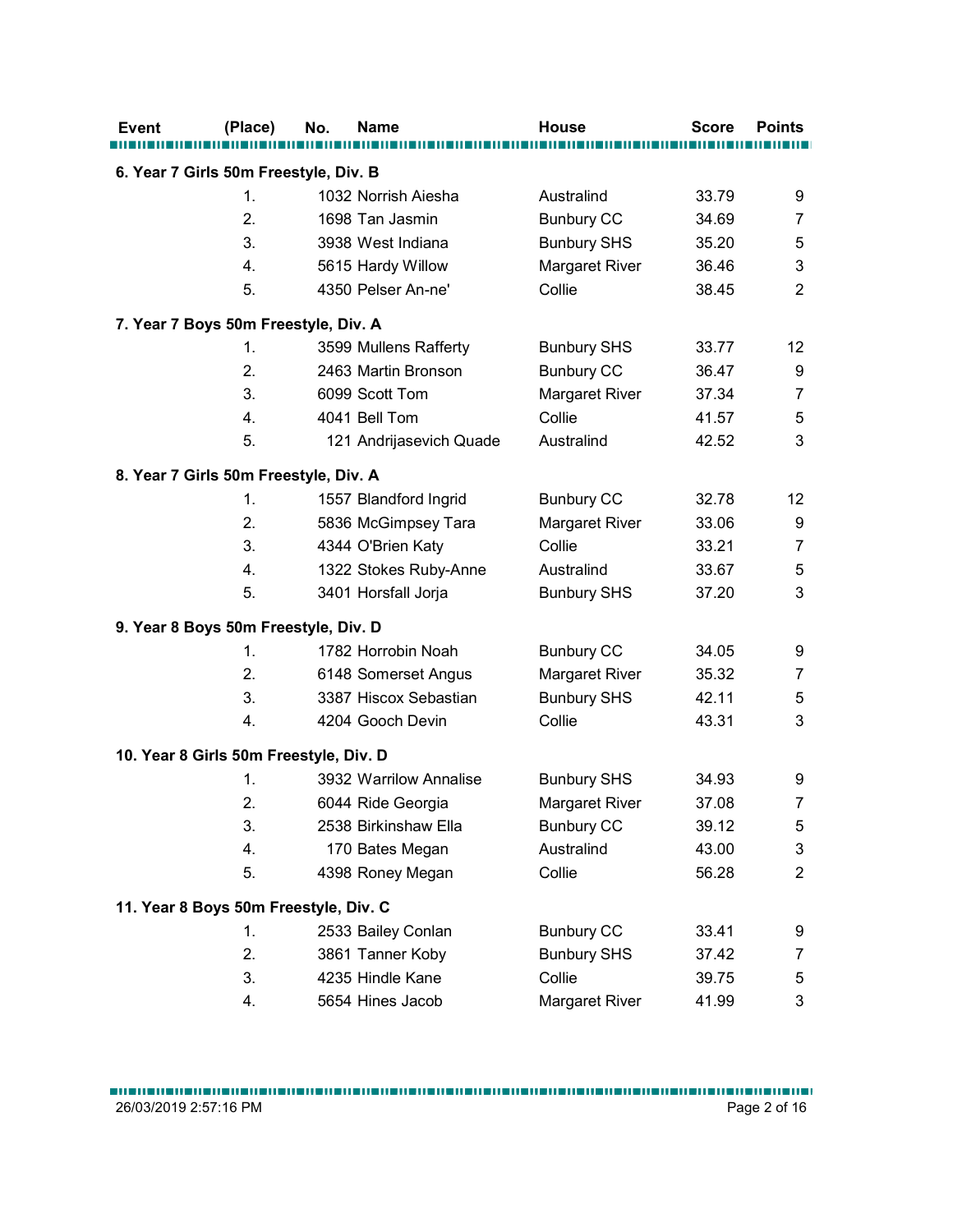|                                        | (Place)        | No.<br><b>Name</b>                     | <b>House</b>       | <b>Score</b> | <b>Points</b>             |
|----------------------------------------|----------------|----------------------------------------|--------------------|--------------|---------------------------|
| 12. Year 8 Girls 50m Freestyle, Div. C |                |                                        |                    |              |                           |
|                                        | 1.             | 828 Larkman Taya                       | Australind         | 32.97        | 9                         |
|                                        | 2.             | 3021 Banks Rosie                       | <b>Bunbury SHS</b> | 33.65        | $\overline{7}$            |
|                                        | 3.             | 1858 Trewren Eva                       | <b>Bunbury CC</b>  | 35.02        | 5                         |
|                                        | 4.             | 5309 Bromell Lucy                      | Margaret River     | 38.12        | $\sqrt{3}$                |
|                                        | 5.             | 4249 Hughes Sasha                      | Collie             | 39.72        | $\sqrt{2}$                |
|                                        |                | 13. Year 8 Boys 50m Freestyle, Div. B  |                    |              |                           |
|                                        | 1.             | 3369 Haunold Lain                      | <b>Bunbury SHS</b> | 32.01        | 9                         |
|                                        | 2.             | 5318 Bucat Fletcher                    | Margaret River     | 33.30        | $\overline{7}$            |
|                                        | 3.             | 2639 Warren Todd                       | <b>Bunbury CC</b>  | 37.93        | 5                         |
|                                        | 4.             | 4135 Cummings Deegan                   | Collie             | 40.64        | 3                         |
|                                        |                |                                        |                    |              |                           |
| 14. Year 8 Girls 50m Freestyle, Div. B |                |                                        |                    |              |                           |
|                                        | $\mathbf{1}$ . | 3926 Walton Lucy                       | <b>Bunbury SHS</b> | 32.99        | 9                         |
|                                        | 2.             | 2571 Harvey Calista                    | <b>Bunbury CC</b>  | 33.49        | $\overline{7}$            |
|                                        | 3.             | 900 Marriott Jacinta                   | Australind         | 33.99        | $\sqrt{5}$                |
|                                        | 4.             | 4497 Washer Skye                       | Collie             | 35.45        | $\ensuremath{\mathsf{3}}$ |
|                                        | 5.             | 5310 Brousson Poppy                    | Margaret River     | 39.29        | $\sqrt{2}$                |
|                                        |                | 15. Year 8 Boys 50m Freestyle, Div. A  |                    |              |                           |
|                                        | 1.             | 1839 Saffy Alex                        | <b>Bunbury CC</b>  | 31.46        | 12                        |
|                                        | 2.             | 3202 Doddy Joel                        | <b>Bunbury SHS</b> | 32.36        | 9                         |
|                                        | 3.             | 5466 Donovan Kaspa                     | Margaret River     | 32.65        | $\boldsymbol{7}$          |
|                                        | 4.             | 4389 Reuben Zak                        | Collie             | 37.77        | $\sqrt{5}$                |
|                                        |                | 16. Year 8 Girls 50m Freestyle, Div. A |                    |              |                           |
|                                        | 1.             | 3229 Edwards Brooke                    | <b>Bunbury SHS</b> | 30.65        | 12                        |
|                                        | 2.             | 2564 Green Clarissa                    | <b>Bunbury CC</b>  | 31.61        | 9                         |
|                                        | 3.             | 164 Bartlett Emma                      | Australind         | 32.73        | $\overline{7}$            |
|                                        | 4.             | 4423 Shepherd Emilea                   | Collie             | 33.15        | $\mathbf 5$               |
|                                        | 5.             | 5462 Dombroski Grace                   | Margaret River     | 33.83        | $\ensuremath{\mathsf{3}}$ |
|                                        |                |                                        |                    |              |                           |
|                                        |                | 17. Year 9 Boys 50m Freestyle, Div. D  |                    |              |                           |
|                                        | 1.             | 1868 Adams Jack                        | <b>Bunbury CC</b>  | 33.58        | 9                         |
|                                        | 2.<br>3.       | 3131 Cates Will                        | <b>Bunbury SHS</b> | 40.38        | $\overline{7}$            |
|                                        |                | 4503 Watts Luke                        | Collie             | 40.41        | $\sqrt{5}$                |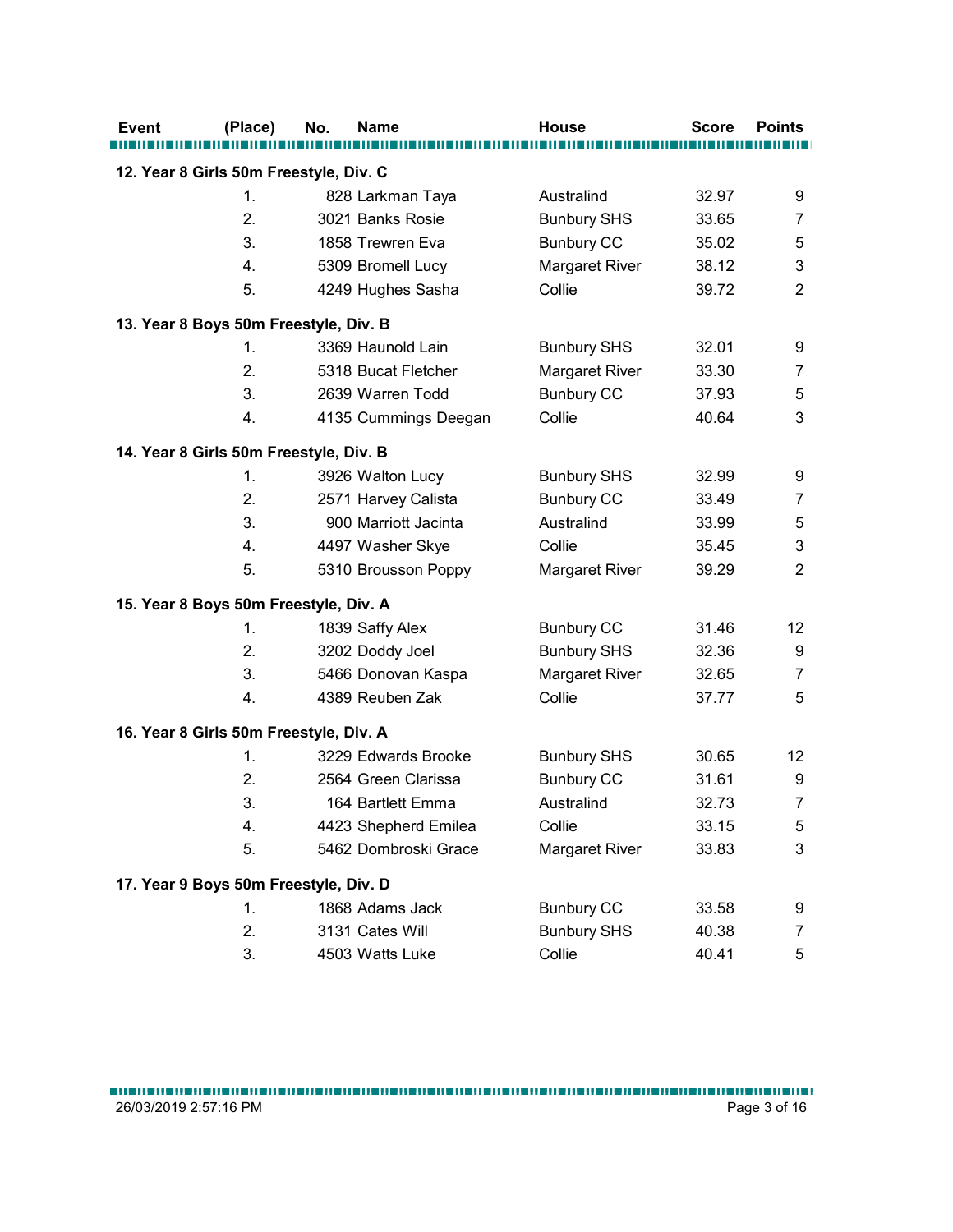| 18. Year 9 Girls 50m Freestyle, Div. D<br>6098 Scott Mia<br>Margaret River<br>35.00<br>9<br>1.<br>2.<br>$\overline{7}$<br>1913 Fraser Maddison<br><b>Bunbury CC</b><br>35.82<br>3.<br>5<br>3088 Brookes Bayli<br><b>Bunbury SHS</b><br>38.60<br>$\mathbf{3}$<br>4.<br>4078 Buckle Liza (Bibi)<br>Collie<br>45.96<br>19. Year 9 Boys 50m Freestyle, Div. C<br><b>Bunbury CC</b><br>9<br>1986 Pedley William<br>33.87<br>1.<br>2.<br><b>Bunbury SHS</b><br>36.23<br>$\overline{7}$<br>3424 Hussey Kyle<br>3.<br>4039 Bell Charlie<br>5<br>Collie<br>37.80<br>1911 Fazey Pierina<br><b>Bunbury CC</b><br>33.71<br>9<br>1.<br>2.<br>$\overline{7}$<br>6149 Somerset Riley<br>Margaret River<br>34.88<br>5<br>3.<br>3808 Skane Mia<br>38.13<br><b>Bunbury SHS</b><br>$\overline{4}$ .<br>$\mathfrak{S}$<br>4188 Fraser Ruby<br>Collie<br>43.30<br>2025 White Tristan<br><b>Bunbury CC</b><br>32.37<br>9<br>1.<br>2.<br>Collie<br>4032 Becker Brady<br>36.98<br>$\overline{7}$<br>3.<br>$\sqrt{5}$<br>3648 Olman Max<br><b>Bunbury SHS</b><br>37.25<br>2024 White Eliana<br><b>Bunbury CC</b><br>33.81<br>9<br>1.<br>2.<br>Margaret River<br>6266 Willmott Imogen<br>34.27<br>$\overline{7}$<br>3.<br>3017 Bain Abbey<br><b>Bunbury SHS</b><br>34.52<br>$\mathbf 5$<br>$\ensuremath{\mathsf{3}}$<br>Collie<br>41.53<br>4.<br>4295 Marley Payton<br>$\sqrt{2}$<br>5.<br>444 Dow Cheyenne<br>45.98<br>Australind<br>2744 Smith Jye<br><b>Bunbury CC</b><br>31.38<br>12<br>$\mathbf{1}$ .<br>2.<br>970 Miller Jack<br>Australind<br>32.94<br>9<br>3.<br>3658 Palmer Andaman<br><b>Bunbury SHS</b><br>33.14<br>$\overline{7}$<br>$\sqrt{5}$<br>Collie<br>33.81<br>4.<br>4018 Barrett Billy<br>1982 Parsons Amity<br><b>Bunbury CC</b><br>30.03<br>12<br>1.<br>2.<br>3354 Hales Georgia<br><b>Bunbury SHS</b><br>30.63<br>9<br>3.<br>6258 Willcox Ruby<br>Margaret River<br>$\overline{7}$<br>35.33<br>1045 O'Connor Eve<br>Australind<br>$\mathbf 5$<br>4.<br>36.33 | <b>Event</b> | (Place) | No.<br><b>Name</b> | <b>House</b> | <b>Score</b> | <b>Points</b> |
|-----------------------------------------------------------------------------------------------------------------------------------------------------------------------------------------------------------------------------------------------------------------------------------------------------------------------------------------------------------------------------------------------------------------------------------------------------------------------------------------------------------------------------------------------------------------------------------------------------------------------------------------------------------------------------------------------------------------------------------------------------------------------------------------------------------------------------------------------------------------------------------------------------------------------------------------------------------------------------------------------------------------------------------------------------------------------------------------------------------------------------------------------------------------------------------------------------------------------------------------------------------------------------------------------------------------------------------------------------------------------------------------------------------------------------------------------------------------------------------------------------------------------------------------------------------------------------------------------------------------------------------------------------------------------------------------------------------------------------------------------------------------------------------------------------------------------------------------------------------------------------------------------------------------------------------------------------------|--------------|---------|--------------------|--------------|--------------|---------------|
| 20. Year 9 Girls 50m Freestyle, Div. C<br>21. Year 9 Boys 50m Freestyle, Div. B<br>22. Year 9 Girls 50m Freestyle, Div. B<br>23. Year 9 Boys 50m Freestyle, Div. A<br>24. Year 9 Girls 50m Freestyle, Div. A                                                                                                                                                                                                                                                                                                                                                                                                                                                                                                                                                                                                                                                                                                                                                                                                                                                                                                                                                                                                                                                                                                                                                                                                                                                                                                                                                                                                                                                                                                                                                                                                                                                                                                                                              |              |         |                    |              |              |               |
|                                                                                                                                                                                                                                                                                                                                                                                                                                                                                                                                                                                                                                                                                                                                                                                                                                                                                                                                                                                                                                                                                                                                                                                                                                                                                                                                                                                                                                                                                                                                                                                                                                                                                                                                                                                                                                                                                                                                                           |              |         |                    |              |              |               |
|                                                                                                                                                                                                                                                                                                                                                                                                                                                                                                                                                                                                                                                                                                                                                                                                                                                                                                                                                                                                                                                                                                                                                                                                                                                                                                                                                                                                                                                                                                                                                                                                                                                                                                                                                                                                                                                                                                                                                           |              |         |                    |              |              |               |
|                                                                                                                                                                                                                                                                                                                                                                                                                                                                                                                                                                                                                                                                                                                                                                                                                                                                                                                                                                                                                                                                                                                                                                                                                                                                                                                                                                                                                                                                                                                                                                                                                                                                                                                                                                                                                                                                                                                                                           |              |         |                    |              |              |               |
|                                                                                                                                                                                                                                                                                                                                                                                                                                                                                                                                                                                                                                                                                                                                                                                                                                                                                                                                                                                                                                                                                                                                                                                                                                                                                                                                                                                                                                                                                                                                                                                                                                                                                                                                                                                                                                                                                                                                                           |              |         |                    |              |              |               |
|                                                                                                                                                                                                                                                                                                                                                                                                                                                                                                                                                                                                                                                                                                                                                                                                                                                                                                                                                                                                                                                                                                                                                                                                                                                                                                                                                                                                                                                                                                                                                                                                                                                                                                                                                                                                                                                                                                                                                           |              |         |                    |              |              |               |
|                                                                                                                                                                                                                                                                                                                                                                                                                                                                                                                                                                                                                                                                                                                                                                                                                                                                                                                                                                                                                                                                                                                                                                                                                                                                                                                                                                                                                                                                                                                                                                                                                                                                                                                                                                                                                                                                                                                                                           |              |         |                    |              |              |               |
|                                                                                                                                                                                                                                                                                                                                                                                                                                                                                                                                                                                                                                                                                                                                                                                                                                                                                                                                                                                                                                                                                                                                                                                                                                                                                                                                                                                                                                                                                                                                                                                                                                                                                                                                                                                                                                                                                                                                                           |              |         |                    |              |              |               |
|                                                                                                                                                                                                                                                                                                                                                                                                                                                                                                                                                                                                                                                                                                                                                                                                                                                                                                                                                                                                                                                                                                                                                                                                                                                                                                                                                                                                                                                                                                                                                                                                                                                                                                                                                                                                                                                                                                                                                           |              |         |                    |              |              |               |
|                                                                                                                                                                                                                                                                                                                                                                                                                                                                                                                                                                                                                                                                                                                                                                                                                                                                                                                                                                                                                                                                                                                                                                                                                                                                                                                                                                                                                                                                                                                                                                                                                                                                                                                                                                                                                                                                                                                                                           |              |         |                    |              |              |               |
|                                                                                                                                                                                                                                                                                                                                                                                                                                                                                                                                                                                                                                                                                                                                                                                                                                                                                                                                                                                                                                                                                                                                                                                                                                                                                                                                                                                                                                                                                                                                                                                                                                                                                                                                                                                                                                                                                                                                                           |              |         |                    |              |              |               |
|                                                                                                                                                                                                                                                                                                                                                                                                                                                                                                                                                                                                                                                                                                                                                                                                                                                                                                                                                                                                                                                                                                                                                                                                                                                                                                                                                                                                                                                                                                                                                                                                                                                                                                                                                                                                                                                                                                                                                           |              |         |                    |              |              |               |
|                                                                                                                                                                                                                                                                                                                                                                                                                                                                                                                                                                                                                                                                                                                                                                                                                                                                                                                                                                                                                                                                                                                                                                                                                                                                                                                                                                                                                                                                                                                                                                                                                                                                                                                                                                                                                                                                                                                                                           |              |         |                    |              |              |               |
|                                                                                                                                                                                                                                                                                                                                                                                                                                                                                                                                                                                                                                                                                                                                                                                                                                                                                                                                                                                                                                                                                                                                                                                                                                                                                                                                                                                                                                                                                                                                                                                                                                                                                                                                                                                                                                                                                                                                                           |              |         |                    |              |              |               |
|                                                                                                                                                                                                                                                                                                                                                                                                                                                                                                                                                                                                                                                                                                                                                                                                                                                                                                                                                                                                                                                                                                                                                                                                                                                                                                                                                                                                                                                                                                                                                                                                                                                                                                                                                                                                                                                                                                                                                           |              |         |                    |              |              |               |
|                                                                                                                                                                                                                                                                                                                                                                                                                                                                                                                                                                                                                                                                                                                                                                                                                                                                                                                                                                                                                                                                                                                                                                                                                                                                                                                                                                                                                                                                                                                                                                                                                                                                                                                                                                                                                                                                                                                                                           |              |         |                    |              |              |               |
|                                                                                                                                                                                                                                                                                                                                                                                                                                                                                                                                                                                                                                                                                                                                                                                                                                                                                                                                                                                                                                                                                                                                                                                                                                                                                                                                                                                                                                                                                                                                                                                                                                                                                                                                                                                                                                                                                                                                                           |              |         |                    |              |              |               |
|                                                                                                                                                                                                                                                                                                                                                                                                                                                                                                                                                                                                                                                                                                                                                                                                                                                                                                                                                                                                                                                                                                                                                                                                                                                                                                                                                                                                                                                                                                                                                                                                                                                                                                                                                                                                                                                                                                                                                           |              |         |                    |              |              |               |
|                                                                                                                                                                                                                                                                                                                                                                                                                                                                                                                                                                                                                                                                                                                                                                                                                                                                                                                                                                                                                                                                                                                                                                                                                                                                                                                                                                                                                                                                                                                                                                                                                                                                                                                                                                                                                                                                                                                                                           |              |         |                    |              |              |               |
|                                                                                                                                                                                                                                                                                                                                                                                                                                                                                                                                                                                                                                                                                                                                                                                                                                                                                                                                                                                                                                                                                                                                                                                                                                                                                                                                                                                                                                                                                                                                                                                                                                                                                                                                                                                                                                                                                                                                                           |              |         |                    |              |              |               |
|                                                                                                                                                                                                                                                                                                                                                                                                                                                                                                                                                                                                                                                                                                                                                                                                                                                                                                                                                                                                                                                                                                                                                                                                                                                                                                                                                                                                                                                                                                                                                                                                                                                                                                                                                                                                                                                                                                                                                           |              |         |                    |              |              |               |
|                                                                                                                                                                                                                                                                                                                                                                                                                                                                                                                                                                                                                                                                                                                                                                                                                                                                                                                                                                                                                                                                                                                                                                                                                                                                                                                                                                                                                                                                                                                                                                                                                                                                                                                                                                                                                                                                                                                                                           |              |         |                    |              |              |               |
|                                                                                                                                                                                                                                                                                                                                                                                                                                                                                                                                                                                                                                                                                                                                                                                                                                                                                                                                                                                                                                                                                                                                                                                                                                                                                                                                                                                                                                                                                                                                                                                                                                                                                                                                                                                                                                                                                                                                                           |              |         |                    |              |              |               |
|                                                                                                                                                                                                                                                                                                                                                                                                                                                                                                                                                                                                                                                                                                                                                                                                                                                                                                                                                                                                                                                                                                                                                                                                                                                                                                                                                                                                                                                                                                                                                                                                                                                                                                                                                                                                                                                                                                                                                           |              |         |                    |              |              |               |
|                                                                                                                                                                                                                                                                                                                                                                                                                                                                                                                                                                                                                                                                                                                                                                                                                                                                                                                                                                                                                                                                                                                                                                                                                                                                                                                                                                                                                                                                                                                                                                                                                                                                                                                                                                                                                                                                                                                                                           |              |         |                    |              |              |               |
|                                                                                                                                                                                                                                                                                                                                                                                                                                                                                                                                                                                                                                                                                                                                                                                                                                                                                                                                                                                                                                                                                                                                                                                                                                                                                                                                                                                                                                                                                                                                                                                                                                                                                                                                                                                                                                                                                                                                                           |              |         |                    |              |              |               |
|                                                                                                                                                                                                                                                                                                                                                                                                                                                                                                                                                                                                                                                                                                                                                                                                                                                                                                                                                                                                                                                                                                                                                                                                                                                                                                                                                                                                                                                                                                                                                                                                                                                                                                                                                                                                                                                                                                                                                           |              |         |                    |              |              |               |
|                                                                                                                                                                                                                                                                                                                                                                                                                                                                                                                                                                                                                                                                                                                                                                                                                                                                                                                                                                                                                                                                                                                                                                                                                                                                                                                                                                                                                                                                                                                                                                                                                                                                                                                                                                                                                                                                                                                                                           |              |         |                    |              |              |               |
|                                                                                                                                                                                                                                                                                                                                                                                                                                                                                                                                                                                                                                                                                                                                                                                                                                                                                                                                                                                                                                                                                                                                                                                                                                                                                                                                                                                                                                                                                                                                                                                                                                                                                                                                                                                                                                                                                                                                                           |              |         |                    |              |              |               |
|                                                                                                                                                                                                                                                                                                                                                                                                                                                                                                                                                                                                                                                                                                                                                                                                                                                                                                                                                                                                                                                                                                                                                                                                                                                                                                                                                                                                                                                                                                                                                                                                                                                                                                                                                                                                                                                                                                                                                           |              |         |                    |              |              |               |
|                                                                                                                                                                                                                                                                                                                                                                                                                                                                                                                                                                                                                                                                                                                                                                                                                                                                                                                                                                                                                                                                                                                                                                                                                                                                                                                                                                                                                                                                                                                                                                                                                                                                                                                                                                                                                                                                                                                                                           |              |         |                    |              |              |               |
|                                                                                                                                                                                                                                                                                                                                                                                                                                                                                                                                                                                                                                                                                                                                                                                                                                                                                                                                                                                                                                                                                                                                                                                                                                                                                                                                                                                                                                                                                                                                                                                                                                                                                                                                                                                                                                                                                                                                                           |              |         |                    |              |              |               |
|                                                                                                                                                                                                                                                                                                                                                                                                                                                                                                                                                                                                                                                                                                                                                                                                                                                                                                                                                                                                                                                                                                                                                                                                                                                                                                                                                                                                                                                                                                                                                                                                                                                                                                                                                                                                                                                                                                                                                           |              |         |                    |              |              |               |
|                                                                                                                                                                                                                                                                                                                                                                                                                                                                                                                                                                                                                                                                                                                                                                                                                                                                                                                                                                                                                                                                                                                                                                                                                                                                                                                                                                                                                                                                                                                                                                                                                                                                                                                                                                                                                                                                                                                                                           |              |         |                    |              |              |               |
|                                                                                                                                                                                                                                                                                                                                                                                                                                                                                                                                                                                                                                                                                                                                                                                                                                                                                                                                                                                                                                                                                                                                                                                                                                                                                                                                                                                                                                                                                                                                                                                                                                                                                                                                                                                                                                                                                                                                                           |              |         |                    |              |              |               |
|                                                                                                                                                                                                                                                                                                                                                                                                                                                                                                                                                                                                                                                                                                                                                                                                                                                                                                                                                                                                                                                                                                                                                                                                                                                                                                                                                                                                                                                                                                                                                                                                                                                                                                                                                                                                                                                                                                                                                           |              |         |                    |              |              |               |
|                                                                                                                                                                                                                                                                                                                                                                                                                                                                                                                                                                                                                                                                                                                                                                                                                                                                                                                                                                                                                                                                                                                                                                                                                                                                                                                                                                                                                                                                                                                                                                                                                                                                                                                                                                                                                                                                                                                                                           |              |         |                    |              |              |               |
|                                                                                                                                                                                                                                                                                                                                                                                                                                                                                                                                                                                                                                                                                                                                                                                                                                                                                                                                                                                                                                                                                                                                                                                                                                                                                                                                                                                                                                                                                                                                                                                                                                                                                                                                                                                                                                                                                                                                                           |              |         |                    |              |              |               |
| $\ensuremath{\mathsf{3}}$<br>5.<br>4155 Digney Shae<br>Collie<br>38.08                                                                                                                                                                                                                                                                                                                                                                                                                                                                                                                                                                                                                                                                                                                                                                                                                                                                                                                                                                                                                                                                                                                                                                                                                                                                                                                                                                                                                                                                                                                                                                                                                                                                                                                                                                                                                                                                                    |              |         |                    |              |              |               |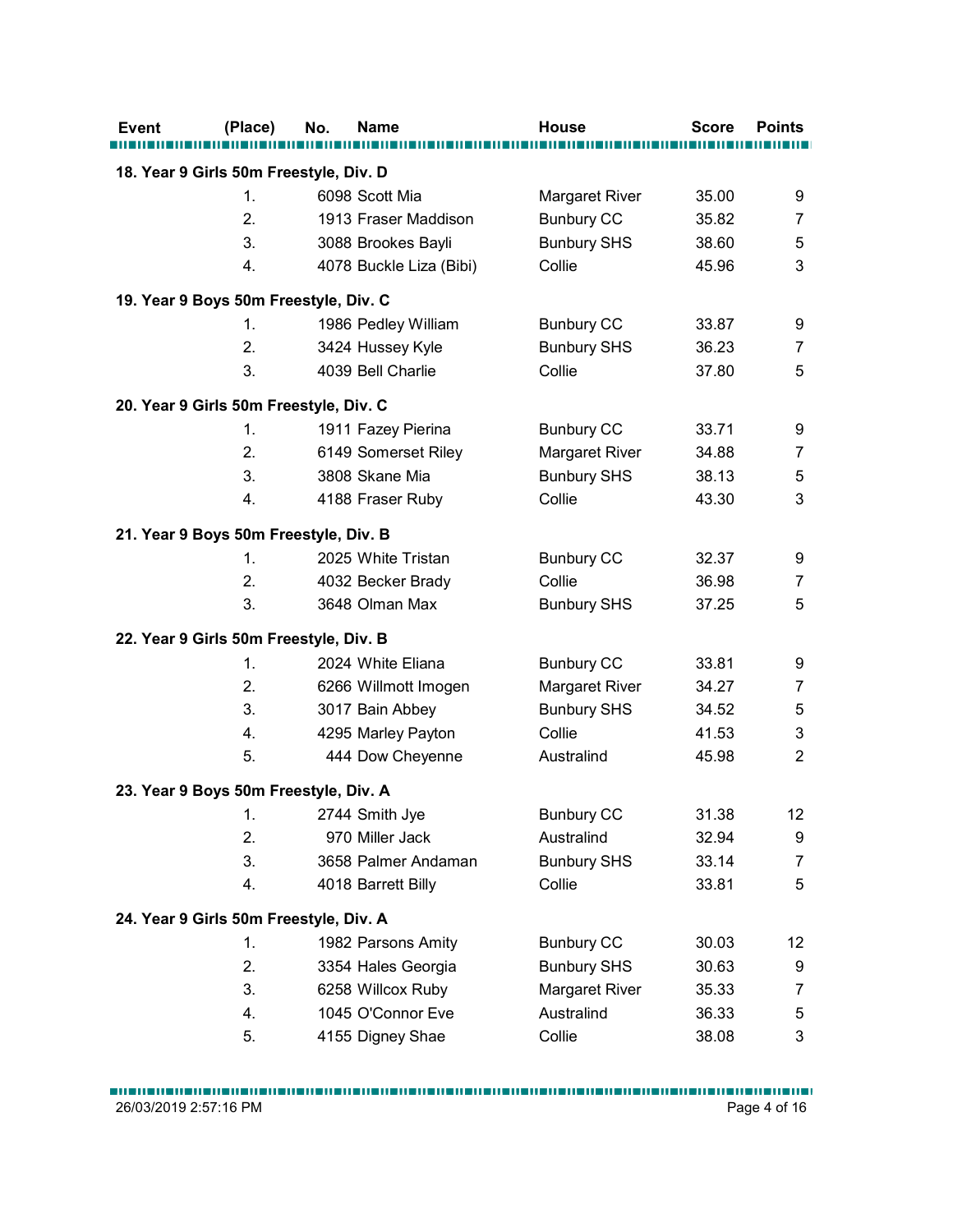| (Place)        | No.<br><b>Name</b>                         | <b>House</b>       | <b>Score</b> | <b>Points</b>             |
|----------------|--------------------------------------------|--------------------|--------------|---------------------------|
|                |                                            |                    |              |                           |
| 1.             | 25. Year 10 Boys 50m Freestyle, Div. D     | <b>Bunbury CC</b>  | 34.66        |                           |
| 2.             | 2109 Lenaghan Brady<br>4232 Herold Griffin | Collie             | 46.37        | 9<br>$\overline{7}$       |
|                |                                            |                    |              |                           |
|                | 26. Year 10 Girls 50m Freestyle, Div. D    |                    |              |                           |
| $\mathbf{1}$ . | 2078 Fulton Jessica                        | <b>Bunbury CC</b>  | 33.93        | 9                         |
| 2.             | 3907 Van Noort Emma                        | <b>Bunbury SHS</b> | 34.66        | $\overline{7}$            |
| 3.             | 5507 Field Cobie                           | Margaret River     | 36.44        | 5                         |
| 4.             | 4310 Menegon Cassidy                       | Collie             | 47.65        | $\sqrt{3}$                |
|                | 27. Year 10 Boys 50m Freestyle, Div. C     |                    |              |                           |
| 1.             | 6151 Sortras James                         | Margaret River     | 37.54        | 9                         |
| 2.             | 3786 Scott Alister                         | <b>Bunbury SHS</b> | 38.87        | $\overline{7}$            |
| 3.             | 4274 Kenning Jacob                         | Collie             | 41.01        | 5                         |
|                |                                            |                    |              |                           |
|                | 28. Year 10 Girls 50m Freestyle, Div. C    |                    |              |                           |
| 1.             | 2843 Watson Chloe                          | <b>Bunbury CC</b>  | 33.09        | 9                         |
| 2.             | 599 Grinter Emily                          | Australind         | 34.96        | $\boldsymbol{7}$          |
| 3.             | 3019 Bain Megan                            | <b>Bunbury SHS</b> | 35.94        | $\sqrt{5}$                |
| 4.             | 5733 Kenyon Alyssa                         | Margaret River     | 36.92        | $\ensuremath{\mathsf{3}}$ |
| 5.             | 4365 Plummer Tiara                         | Collie             | 49.16        | $\overline{2}$            |
|                | 29. Year 10 Boys 50m Freestyle, Div. B     |                    |              |                           |
| 1.             | 2150 Smith Camden                          | <b>Bunbury CC</b>  | 30.43        | 9                         |
| 2.             | 3908 Van Noort Jacob                       | <b>Bunbury SHS</b> | 34.68        | $\overline{7}$            |
| 3.             | 5923 Nettelbeck Jaxon                      | Margaret River     | 35.08        | $\sqrt{5}$                |
| 4.             | 186 Belfield Kieran                        | Australind         | 35.97        | $\sqrt{3}$                |
| 5.             | 4459 Stinten Darcy                         | Collie             | 37.17        | $\sqrt{2}$                |
|                | 30. Year 10 Girls 50m Freestyle, Div. B    |                    |              |                           |
| 1.             | 3334 Gray Lily                             | <b>Bunbury SHS</b> | 32.06        | 9                         |
| 2.             | 1043 O'Byrne Stephanie                     | Australind         | 33.21        | $\overline{7}$            |
| 3.             | 5260 Barr Maybelle                         | Margaret River     | 34.52        | $\sqrt{5}$                |
| 4.             | 4160 Earnshaw Grace                        | Collie             | 46.18        | $\ensuremath{\mathsf{3}}$ |
|                |                                            |                    |              |                           |
|                | 31. Year 10 Boys 50m Freestyle, Div. A     |                    |              |                           |
| 1.             | 2142 Richings Kaiden                       | <b>Bunbury CC</b>  | 28.61        | 12                        |
| 2.             | 3598 Mullens Elijah                        | <b>Bunbury SHS</b> | 31.46        | 9                         |
| 3.             | 6066 Rogers Alby                           | Margaret River     | 31.67        | $\overline{7}$            |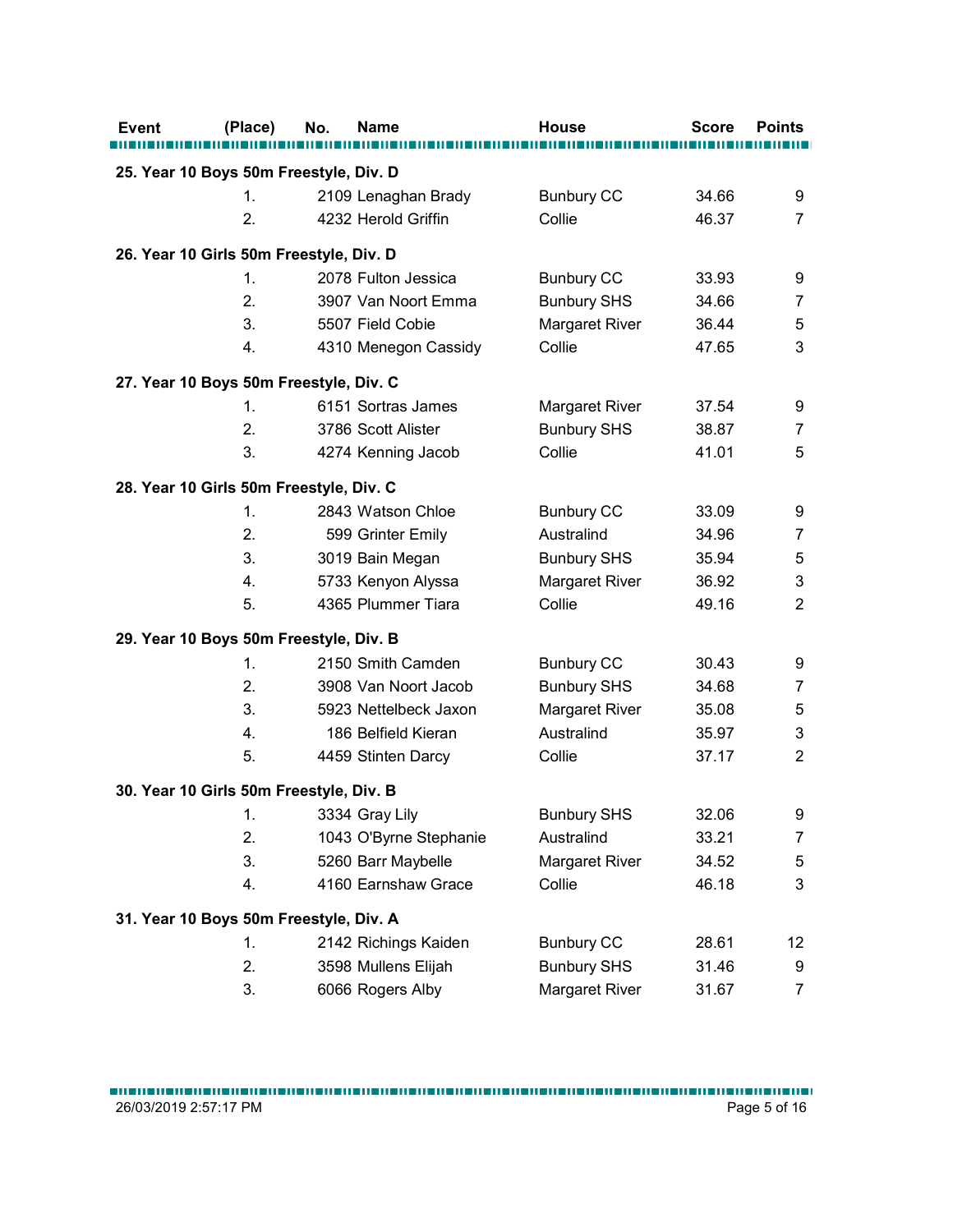|                                        | (Place)        | No.<br><b>Name</b>                      | <b>House</b>       | <b>Score</b> | <b>Points</b>             |
|----------------------------------------|----------------|-----------------------------------------|--------------------|--------------|---------------------------|
|                                        |                | 32. Year 10 Girls 50m Freestyle, Div. A |                    |              |                           |
|                                        | $\mathbf{1}$ . | 5711 Jones Lucinda                      | Margaret River     | 30.67        | 12                        |
|                                        | 2.             | 2147 Saffy Georgia                      | <b>Bunbury CC</b>  | 31.82        | 9                         |
|                                        | 3.             | 3231 Edwards Lexie                      | <b>Bunbury SHS</b> | 32.12        | $\overline{7}$            |
|                                        | 4.             | 4134 Crowe Laura                        | Collie             | 33.00        | 5                         |
|                                        | 5.             | 1307 Stanley Stevie                     | Australind         | 34.15        | 3                         |
| 41. Year 7 Boys 50m Butterfly, Div. A  |                |                                         |                    |              |                           |
|                                        | 1.             | 3599 Mullens Rafferty                   | <b>Bunbury SHS</b> | 37.28        | 12                        |
|                                        | 2.             | 1624 Jones Harry                        | <b>Bunbury CC</b>  | 40.38        | 9                         |
|                                        | 3.             | 5460 Dodd Jyah                          | Margaret River     | 50.60        | $\overline{7}$            |
|                                        | 4.             | 4498 Washer Tyson                       | Collie             | 54.79        | 5                         |
|                                        |                |                                         |                    |              |                           |
| 42. Year 7 Girls 50m Butterfly, Div. A |                |                                         |                    |              |                           |
|                                        | $\mathbf{1}$ . | 1322 Stokes Ruby-Anne                   | Australind         | 37.98        | 12                        |
|                                        | 2.             | 2436 Garner Hayley                      | <b>Bunbury CC</b>  | 41.33        | $\boldsymbol{9}$          |
|                                        | 3.             | 5836 McGimpsey Tara                     | Margaret River     | 42.28        | $\overline{7}$            |
|                                        | 4.             | 3401 Horsfall Jorja                     | <b>Bunbury SHS</b> | 44.63        | $\sqrt{5}$                |
|                                        | 5.             | 4138 Davenport Emily                    | Collie             | 54.36        | $\ensuremath{\mathsf{3}}$ |
| 43. Year 8 Boys 50m Butterfly, Div. A  |                |                                         |                    |              |                           |
|                                        | 1.             | 1839 Saffy Alex                         | <b>Bunbury CC</b>  | 35.35        | 12                        |
|                                        | 2.             | 5466 Donovan Kaspa                      | Margaret River     | 40.83        | 9                         |
|                                        | 3.             | 3202 Doddy Joel                         | <b>Bunbury SHS</b> | 46.41        | $\boldsymbol{7}$          |
|                                        | 4.             | 4135 Cummings Deegan                    | Collie             | 1:17.96      | $\mathbf 5$               |
| 44. Year 8 Girls 50m Butterfly, Div. A |                |                                         |                    |              |                           |
|                                        | 1.             | 2571 Harvey Calista                     | <b>Bunbury CC</b>  | 37.37        | 12                        |
|                                        | 2.             | 3229 Edwards Brooke                     | <b>Bunbury SHS</b> | 37.87        | 9                         |
|                                        | 3.             | 828 Larkman Taya                        | Australind         | 40.93        | $\overline{7}$            |
|                                        | 4.             | 5382 Coffey Rianna                      | Margaret River     | 43.15        | $\sqrt{5}$                |
|                                        | 5.             | 4423 Shepherd Emilea                    | Collie             | 44.49        | $\ensuremath{\mathsf{3}}$ |
|                                        |                |                                         |                    |              |                           |
| 45. Year 9 Boys 50m Butterfly, Div. A  |                |                                         |                    |              |                           |
|                                        | 1.             | 2744 Smith Jye                          | <b>Bunbury CC</b>  | 36.75        | 12                        |
|                                        | 2.             | 970 Miller Jack                         | Australind         | 40.51        | 9                         |
|                                        | 3.             | 3648 Olman Max                          | <b>Bunbury SHS</b> | 48.52        | $\boldsymbol{7}$          |
|                                        | 4.             | 4032 Becker Brady                       | Collie             | 55.09        | 5                         |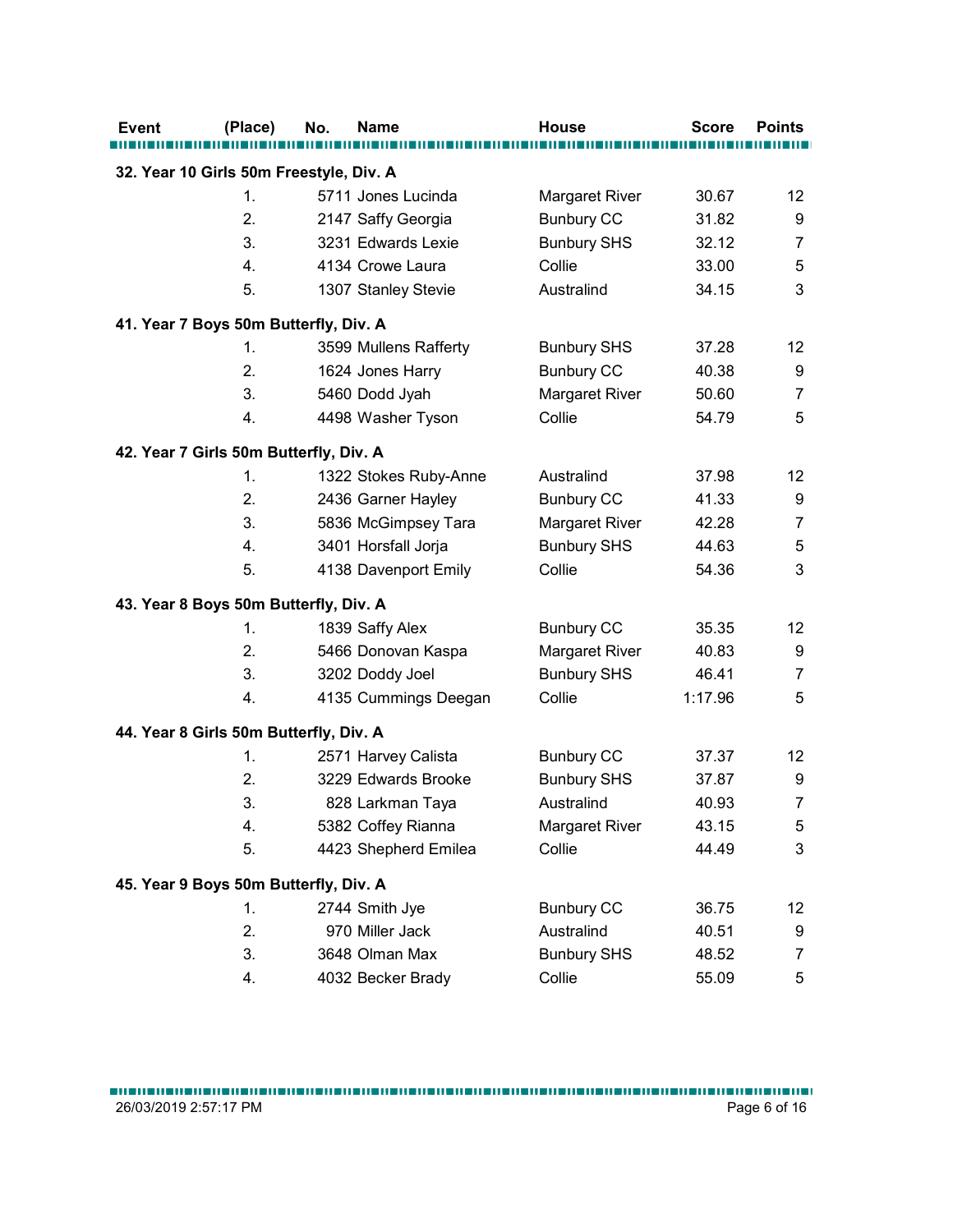|                                        | (Place)  | <b>Name</b><br>No.                           | <b>House</b>                    | <b>Score</b>   | <b>Points</b>             |
|----------------------------------------|----------|----------------------------------------------|---------------------------------|----------------|---------------------------|
|                                        |          |                                              |                                 |                |                           |
| 46. Year 9 Girls 50m Butterfly, Div. A |          |                                              |                                 |                |                           |
|                                        | 1.       | 1982 Parsons Amity                           | <b>Bunbury CC</b>               | 33.55          | 12                        |
|                                        | 2.       | 3354 Hales Georgia                           | <b>Bunbury SHS</b>              | 34.56          | 9                         |
|                                        | 3.       | 6098 Scott Mia                               | Margaret River                  | 40.32          | $\overline{7}$            |
|                                        | 4.       | 4078 Buckle Liza (Bibi)                      | Collie                          | 55.57          | 5                         |
|                                        |          | 47. Year 10 Boys 50m Butterfly, Div. A       |                                 |                |                           |
|                                        | 1.       | 2142 Richings Kaiden                         | <b>Bunbury CC</b>               | 32.17          | 12                        |
|                                        | 2.       | 5923 Nettelbeck Jaxon                        | Margaret River                  | 42.62          | $\boldsymbol{9}$          |
|                                        | 3.       | 3908 Van Noort Jacob                         | <b>Bunbury SHS</b>              | 58.07          | $\overline{7}$            |
|                                        |          |                                              |                                 |                |                           |
|                                        |          | 48. Year 10 Girls 50m Butterfly, Div. A      |                                 |                |                           |
|                                        | 1.<br>2. | 5711 Jones Lucinda                           | Margaret River                  | 32.85          | 12                        |
|                                        | 3.       | 2147 Saffy Georgia                           | <b>Bunbury CC</b><br>Australind | 33.56<br>35.96 | 9<br>$\overline{7}$       |
|                                        | 4.       | 1043 O'Byrne Stephanie<br>3231 Edwards Lexie | <b>Bunbury SHS</b>              | 36.43          | $\sqrt{5}$                |
|                                        | 5.       | 4134 Crowe Laura                             | Collie                          | 41.09          | 3                         |
|                                        |          |                                              |                                 |                |                           |
|                                        |          | 53. Year 7 Boys 50m Breaststroke, Div. B     |                                 |                |                           |
|                                        | 1.       | 1624 Jones Harry                             | <b>Bunbury CC</b>               | 47.23          | 9                         |
|                                        | 2.       | 3599 Mullens Rafferty                        | <b>Bunbury SHS</b>              | 53.03          | $\overline{7}$            |
|                                        | 3.       | 5460 Dodd Jyah                               | Margaret River                  | 53.10          | 5                         |
|                                        | 4.       | 4498 Washer Tyson                            | Collie                          | 1:07.70        | $\ensuremath{\mathsf{3}}$ |
|                                        | 5.       | 932 McGuigan Adam                            | Australind                      | 1:09.48        | $\overline{2}$            |
|                                        |          | 54. Year 7 Girls 50m Breaststroke, Div. B    |                                 |                |                           |
|                                        | 1.       | 1322 Stokes Ruby-Anne                        | Australind                      | 45.31          | 9                         |
|                                        | 2.       | 2429 East Abbey                              | <b>Bunbury CC</b>               | 46.71          | $\overline{7}$            |
|                                        | 3.       | 6143 Smith Holly                             | Margaret River                  | 52.49          | 5                         |
|                                        | 4.       | 3397 Hope Lucy                               | <b>Bunbury SHS</b>              | 54.88          | $\sqrt{3}$                |
|                                        | 5.       | 4350 Pelser An-ne'                           | Collie                          | 55.88          | $\overline{2}$            |
|                                        |          |                                              |                                 |                |                           |
|                                        |          | 55. Year 7 Boys 50m Breaststroke, Div. A     |                                 |                |                           |
|                                        | 1.       | 1684 Richings Jonty                          | <b>Bunbury CC</b>               | 50.15          | 12                        |
|                                        | 2.       | 3919 Walker Zeke                             | <b>Bunbury SHS</b>              | 52.76          | 9                         |
|                                        | 3.       | 4036 Becker Reid                             | Collie                          | 58.15          | $\overline{7}$            |
|                                        | 4.       | 5517 Flynn Macklin                           | Margaret River                  | 59.24          | $\sqrt{5}$                |
|                                        | 5.       | 121 Andrijasevich Quade                      | Australind                      | 1:03.29        | $\mathbf{3}$              |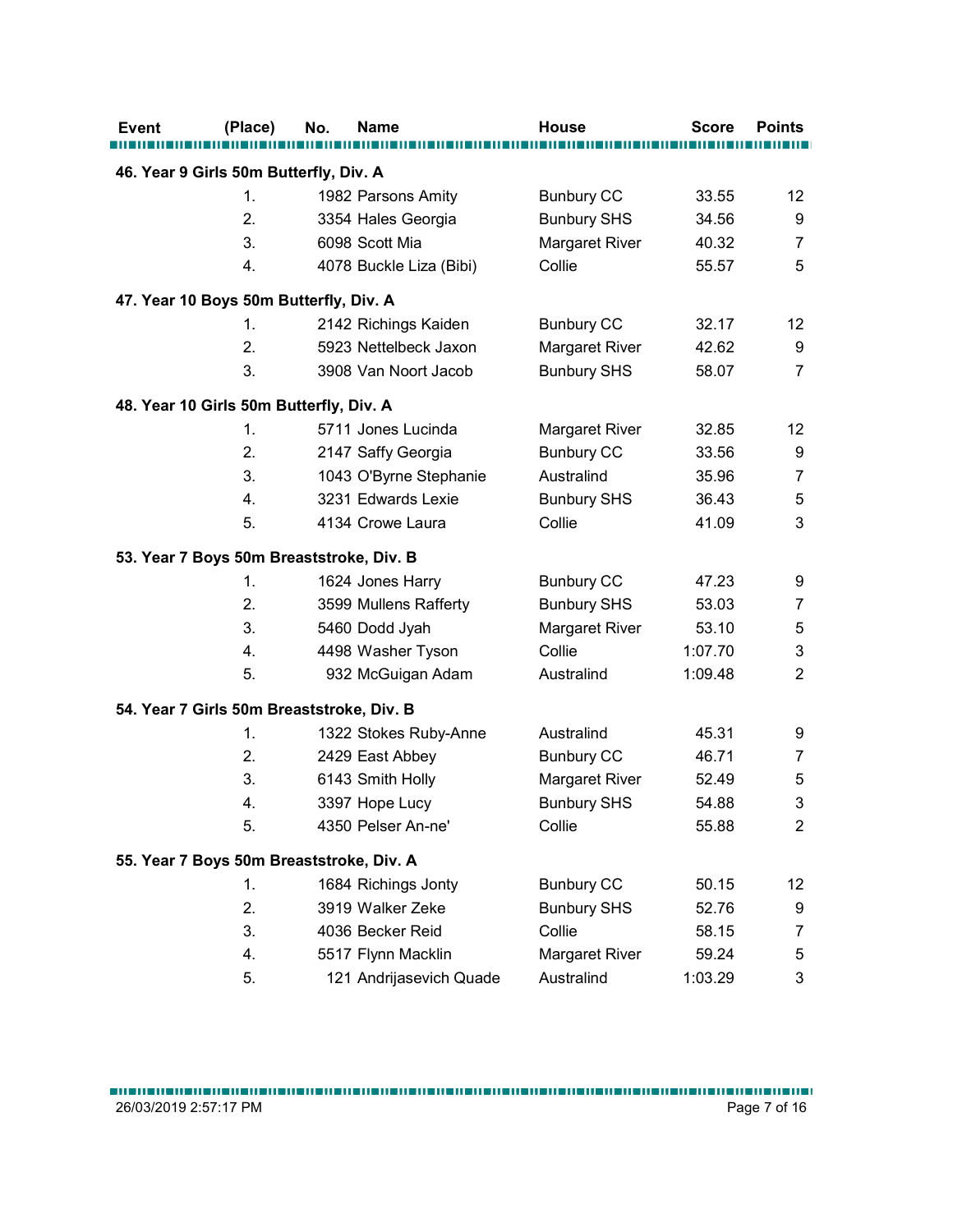| (Place)  | No.<br><b>Name</b>                        | <b>House</b>       | <b>Score</b>   | <b>Points</b>                   |
|----------|-------------------------------------------|--------------------|----------------|---------------------------------|
|          | 56. Year 7 Girls 50m Breaststroke, Div. A |                    |                |                                 |
| 1.       | 4344 O'Brien Katy                         | Collie             | 41.66          | 12                              |
| 2.       | 1557 Blandford Ingrid                     | <b>Bunbury CC</b>  | 41.86          | 9                               |
| 3.       | 5294 Bower Emily                          | Margaret River     | 44.03          | $\overline{7}$                  |
| 4.       | 1032 Norrish Aiesha                       | Australind         | 44.11          | 5                               |
| 5.       | 3401 Horsfall Jorja                       | <b>Bunbury SHS</b> | 49.24          | 3                               |
|          | 57. Year 8 Boys 50m Breaststroke, Div. B  |                    |                |                                 |
| 1.       | 2541 Boyle Archie                         | <b>Bunbury CC</b>  | 44.28          | 9                               |
| 2.       | 5318 Bucat Fletcher                       | Margaret River     | 46.78          | $\overline{7}$                  |
| 3.       | 3202 Doddy Joel                           | <b>Bunbury SHS</b> | 51.93          | 5                               |
| 4.       | 4135 Cummings Deegan                      | Collie             | 1:02.01        | 3                               |
|          | 58. Year 8 Girls 50m Breaststroke, Div. B |                    |                |                                 |
| 1.       | 828 Larkman Taya                          | Australind         | 47.45          | 9                               |
| 2.       | 2571 Harvey Calista                       | <b>Bunbury CC</b>  | 48.97          | $\overline{7}$                  |
| 3.       | 3021 Banks Rosie                          | <b>Bunbury SHS</b> | 50.77          | $\sqrt{5}$                      |
| 4.       | 5462 Dombroski Grace                      | Margaret River     | 51.48          | $\ensuremath{\mathsf{3}}$       |
| 5.       | 4423 Shepherd Emilea                      | Collie             | 54.22          | $\sqrt{2}$                      |
|          |                                           |                    |                |                                 |
|          | 59. Year 8 Boys 50m Breaststroke, Div. A  |                    |                |                                 |
| 1.       | 1839 Saffy Alex                           | <b>Bunbury CC</b>  | 45.09          | 12                              |
| 2.       | 5466 Donovan Kaspa<br>4204 Gooch Devin    | Margaret River     | 47.56          | 9                               |
| 3.<br>4. |                                           | Collie             | 47.78<br>55.23 | $\boldsymbol{7}$<br>$\mathbf 5$ |
|          | 3387 Hiscox Sebastian                     | <b>Bunbury SHS</b> |                |                                 |
|          | 60. Year 8 Girls 50m Breaststroke, Div. A |                    |                |                                 |
| 1.       | 3229 Edwards Brooke                       | <b>Bunbury SHS</b> | 43.82          | 12                              |
| 2.       | 900 Marriott Jacinta                      | Australind         | 45.25          | 9                               |
| 3.       | 5382 Coffey Rianna                        | Margaret River     | 50.91          | $\overline{7}$                  |
| 4.       | 2620 Roberts Zoe                          | <b>Bunbury CC</b>  | 52.38          | $\mathbf 5$                     |
| 5.       | 4497 Washer Skye                          | Collie             | 52.40          | $\ensuremath{\mathsf{3}}$       |
|          | 61. Year 9 Boys 50m Breaststroke, Div. B  |                    |                |                                 |
| 1.       | 2744 Smith Jye                            | <b>Bunbury CC</b>  | 48.45          | 9                               |
| 2.       | 4018 Barrett Billy                        | Collie             | 54.18          | $\overline{7}$                  |
| 3.       | 3648 Olman Max                            | <b>Bunbury SHS</b> | 55.88          | $\sqrt{5}$                      |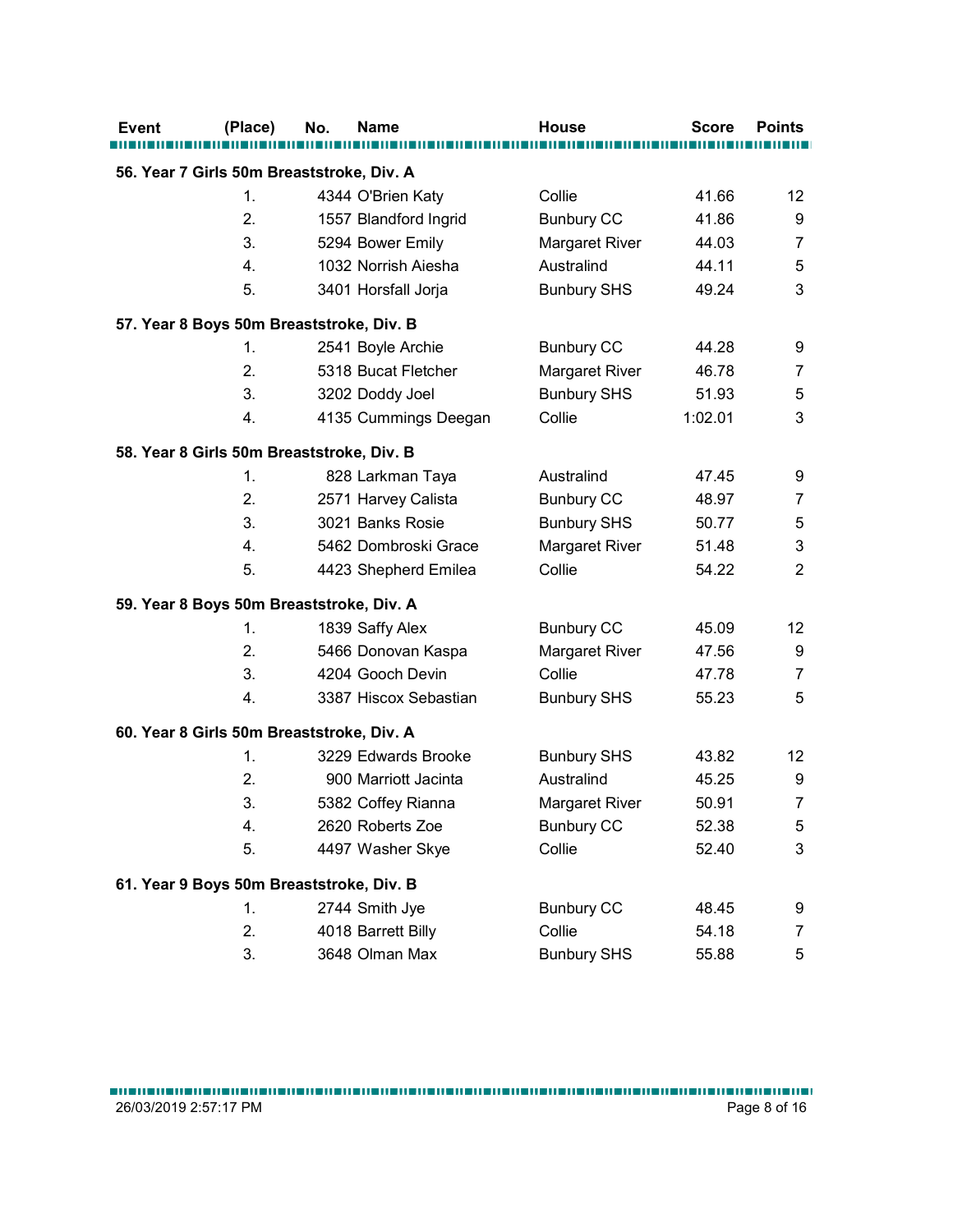| (Place) | <b>Name</b><br>No.                         | <b>House</b>       | <b>Score</b> | <b>Points</b>    |
|---------|--------------------------------------------|--------------------|--------------|------------------|
|         | 62. Year 9 Girls 50m Breaststroke, Div. B  |                    |              |                  |
| 1.      | 5401 Cox Lilli                             | Margaret River     | 48.04        | 9                |
| 2.      | 2024 White Eliana                          | <b>Bunbury CC</b>  | 49.87        | $\overline{7}$   |
| 3.      | 3017 Bain Abbey                            | <b>Bunbury SHS</b> | 49.95        | 5                |
| 4.      | 4295 Marley Payton                         | Collie             | 55.69        | 3                |
| 5.      | 444 Dow Cheyenne                           | Australind         | 1:11.01      | $\overline{2}$   |
|         | 63. Year 9 Boys 50m Breaststroke, Div. A   |                    |              |                  |
| 1.      | 1986 Pedley William                        | <b>Bunbury CC</b>  | 42.15        | 12               |
| 2.      | 970 Miller Jack                            | Australind         | 44.02        | 9                |
| 3.      | 3658 Palmer Andaman                        | <b>Bunbury SHS</b> | 46.41        | $\overline{7}$   |
| 4.      | 4519 Williams Flynn                        | Collie             | 50.32        | 5                |
|         |                                            |                    |              |                  |
|         | 64. Year 9 Girls 50m Breaststroke, Div. A  |                    |              |                  |
| 1.      | 1982 Parsons Amity                         | <b>Bunbury CC</b>  | 42.15        | 12               |
| 2.      | 3354 Hales Georgia                         | <b>Bunbury SHS</b> | 46.16        | $\boldsymbol{9}$ |
| 3.      | 6266 Willmott Imogen                       | Margaret River     | 47.85        | $\overline{7}$   |
| 4.      | 4188 Fraser Ruby                           | Collie             | 48.95        | $\sqrt{5}$       |
| 5.      | 1045 O'Connor Eve                          | Australind         | 54.50        | $\mathsf 3$      |
|         | 65. Year 10 Boys 50m Breaststroke, Div. B  |                    |              |                  |
| 1.      | 2150 Smith Camden                          | <b>Bunbury CC</b>  | 46.35        | 9                |
| 2.      | 6066 Rogers Alby                           | Margaret River     | 48.76        | $\overline{7}$   |
| 3.      | 3908 Van Noort Jacob                       | <b>Bunbury SHS</b> | 49.34        | $\mathbf 5$      |
| 4.      | 4232 Herold Griffin                        | Collie             | 59.51        | $\mathfrak{S}$   |
|         | 66. Year 10 Girls 50m Breaststroke, Div. B |                    |              |                  |
| 1.      | 599 Grinter Emily                          | Australind         | 46.40        | 9                |
| 2.      | 3019 Bain Megan                            | <b>Bunbury SHS</b> | 48.36        | $\overline{7}$   |
| 3.      | 5733 Kenyon Alyssa                         | Margaret River     | 54.16        | $\sqrt{5}$       |
| 4.      | 4310 Menegon Cassidy                       | Collie             | 1:02.40      | $\mathsf 3$      |
|         | 67. Year 10 Boys 50m Breaststroke, Div. A  |                    |              |                  |
| 1.      | 2142 Richings Kaiden                       | <b>Bunbury CC</b>  | 39.05        | 12               |
| 2.      | 5986 Payet Tomas                           | Margaret River     | 43.29        | 9                |
| 3.      | 3598 Mullens Elijah                        | <b>Bunbury SHS</b> | 49.96        | $\overline{7}$   |
| 4.      | 186 Belfield Kieran                        | Australind         | 50.37        | $\mathbf 5$      |
| 5.      | 4274 Kenning Jacob                         | Collie             | 53.50        | $\mathfrak{S}$   |
|         |                                            |                    |              |                  |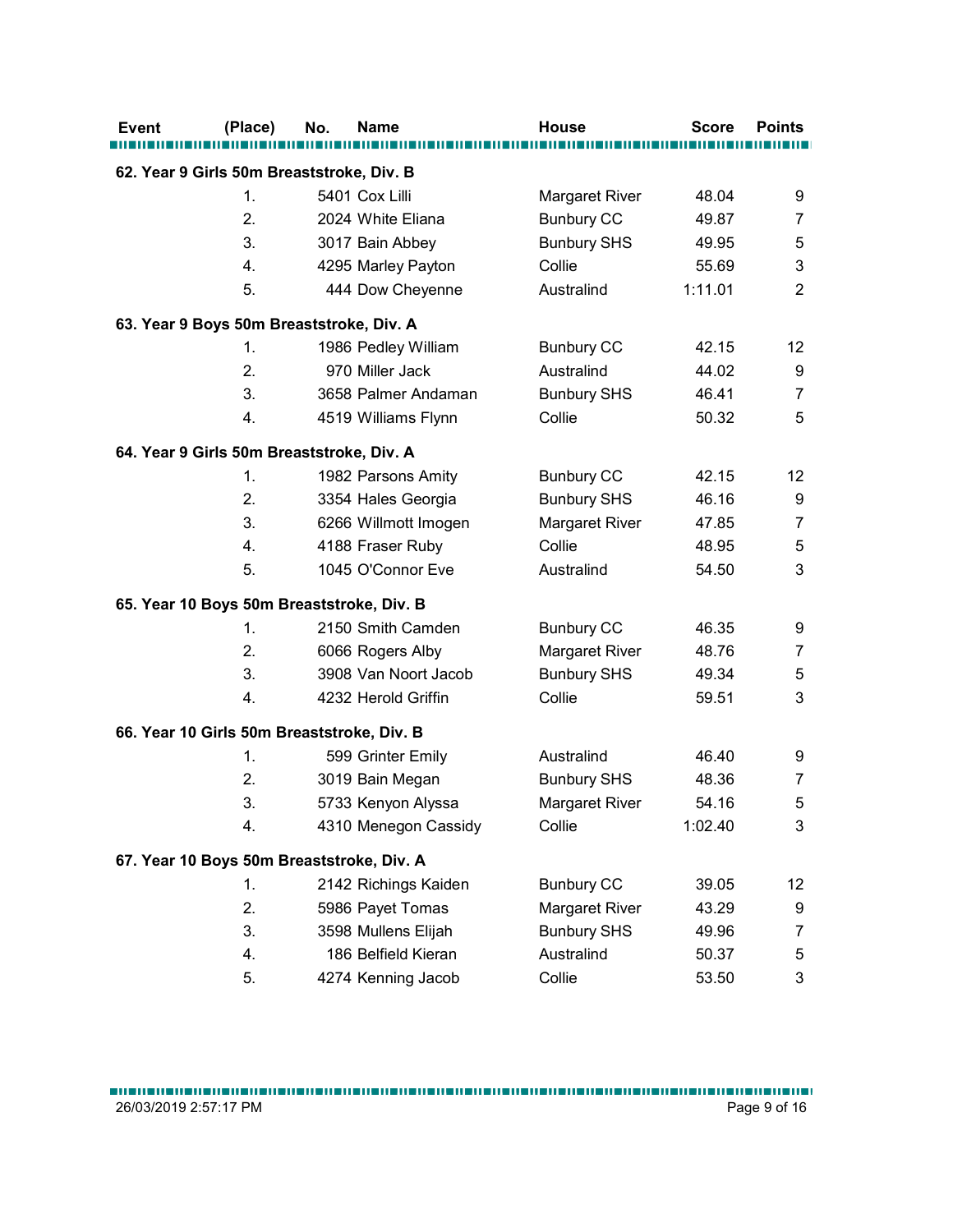| <b>Event</b>                               | (Place)  | No. | <b>Name</b>                              | House                | <b>Score</b>       | <b>Points</b>  |
|--------------------------------------------|----------|-----|------------------------------------------|----------------------|--------------------|----------------|
| 68. Year 10 Girls 50m Breaststroke, Div. A |          |     |                                          |                      |                    |                |
|                                            | 1.       |     | 2147 Saffy Georgia                       | <b>Bunbury CC</b>    | 41.34              | 12             |
|                                            | 2.       |     | 4134 Crowe Laura                         | Collie               | 43.27              | 9              |
|                                            | 3.       |     | 5711 Jones Lucinda                       | Margaret River       | 43.97              | 7              |
|                                            | 4.       |     | 3334 Gray Lily                           | <b>Bunbury SHS</b>   | 44.90              | 5              |
|                                            | 5.       |     | 1307 Stanley Stevie                      | Australind           | 46.71              | 3              |
| 73. Year 7 Boys 100m Freestyle, Div. A     |          |     |                                          |                      |                    |                |
|                                            | 1.       |     | 3599 Mullens Rafferty                    | <b>Bunbury SHS</b>   | 1:20.68            | 12             |
|                                            | 2.       |     | 6099 Scott Tom                           | Margaret River       | 1:22.39            | 9              |
|                                            | 3.       |     | 1684 Richings Jonty                      | <b>Bunbury CC</b>    | 1:22.97            | $\overline{7}$ |
|                                            | 4.       |     | 4041 Bell Tom                            | Collie               | 1:36.89            | 5              |
|                                            |          |     |                                          |                      |                    |                |
| 74. Year 7 Girls 100m Freestyle, Div. A    |          |     |                                          |                      |                    |                |
|                                            | 1.       |     | 1557 Blandford Ingrid                    | <b>Bunbury CC</b>    | 1:13.18            | 12             |
|                                            | 2.       |     | 5836 McGimpsey Tara                      | Margaret River       | 1:16.13            | 9              |
|                                            | 3.       |     | 1322 Stokes Ruby-Anne                    | Australind<br>Collie | 1:20.34            | 7              |
|                                            | 4.<br>5. |     | 4344 O'Brien Katy<br>3401 Horsfall Jorja | <b>Bunbury SHS</b>   | 1:22.07<br>1:29.65 | 5<br>3         |
|                                            |          |     |                                          |                      |                    |                |
| 75. Year 8 Boys 100m Freestyle, Div. A     |          |     |                                          |                      |                    |                |
|                                            | 1.       |     | 1839 Saffy Alex                          | <b>Bunbury CC</b>    | 1:11.96            | 12             |
|                                            | 2.       |     | 3202 Doddy Joel                          | <b>Bunbury SHS</b>   | 1:12.32            | 9              |
|                                            | 3.       |     | 5466 Donovan Kaspa                       | Margaret River       | 1:19.19            | $\overline{7}$ |
|                                            | 4.       |     | 4135 Cummings Deegan                     | Collie               | 1:42.81            | 5              |
| 76. Year 8 Girls 100m Freestyle, Div. A    |          |     |                                          |                      |                    |                |
|                                            | 1.       |     | 3229 Edwards Brooke                      | <b>Bunbury SHS</b>   | 1:09.54            | 12             |
|                                            | 2.       |     | 2564 Green Clarissa                      | <b>Bunbury CC</b>    | 1:10.41            | 9              |
|                                            | 3.       |     | 164 Bartlett Emma                        | Australind           | 1:16.40            | 7              |
|                                            | 4.       |     | 5462 Dombroski Grace                     | Margaret River       | 1:16.77            | 5              |
|                                            | 5.       |     | 4497 Washer Skye                         | Collie               | 1:27.24            | 3              |
| 77. Year 9 Boys 100m Freestyle, Div. A     |          |     |                                          |                      |                    |                |
|                                            | 1.       |     | 2025 White Tristan                       | <b>Bunbury CC</b>    | 1:07.83            | 12             |
|                                            | 2.       |     | 970 Miller Jack                          | Australind           | 1:20.46            | 9              |
|                                            | 3.       |     | 3424 Hussey Kyle                         | <b>Bunbury SHS</b>   | 1:27.57            | 7              |
|                                            | 4.       |     | 4032 Becker Brady                        | Collie               | 1:28.19            | 5              |
|                                            |          |     |                                          |                      |                    |                |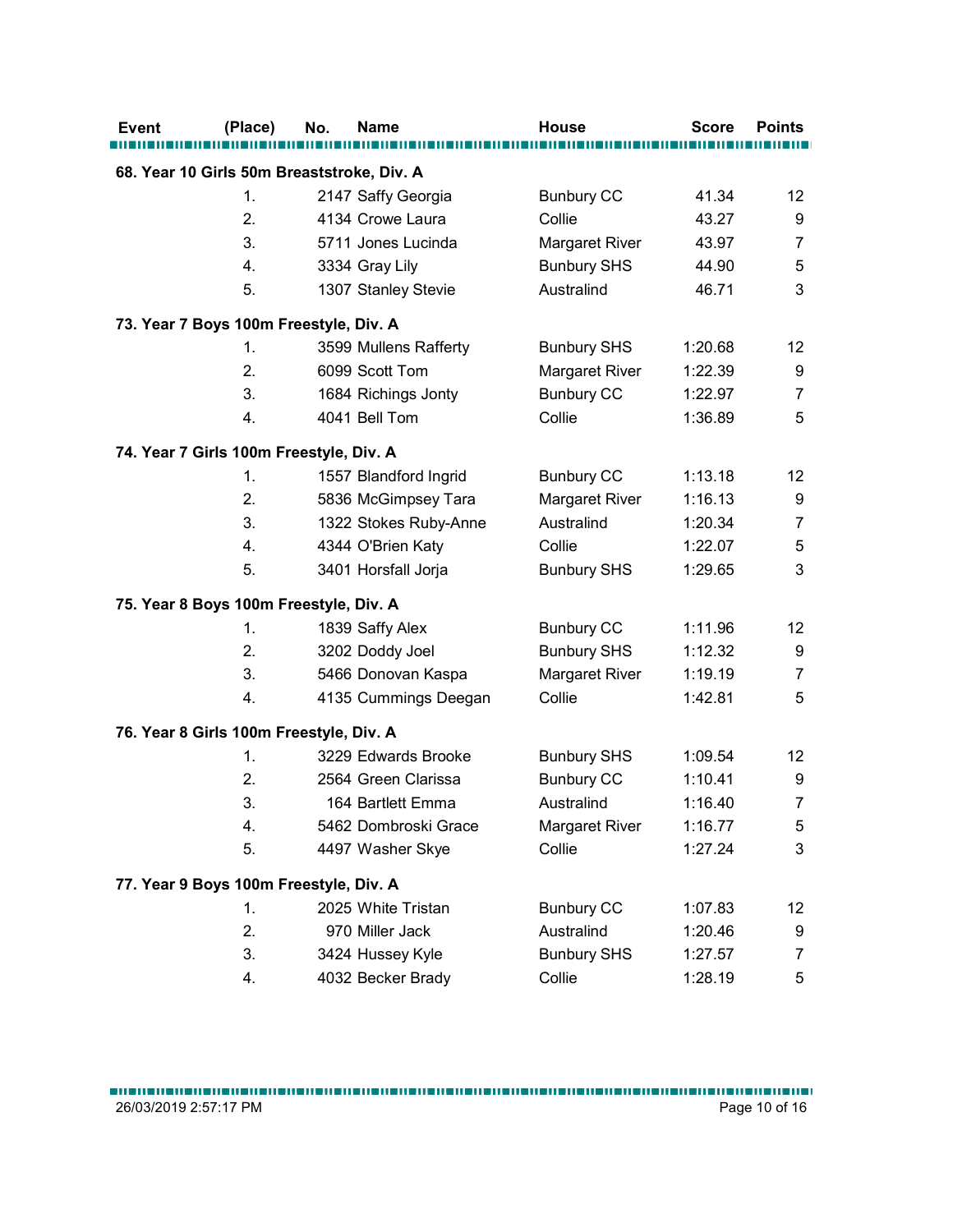| Event                                    | (Place)  | No. | Name                                               | <b>House</b>             | <b>Score</b>       | <b>Points</b>  |
|------------------------------------------|----------|-----|----------------------------------------------------|--------------------------|--------------------|----------------|
|                                          |          |     |                                                    |                          |                    |                |
| 78. Year 9 Girls 100m Freestyle, Div. A  |          |     |                                                    |                          |                    |                |
|                                          | 1.       |     | 1982 Parsons Amity                                 | <b>Bunbury CC</b>        | 1:07.71            | 12             |
|                                          | 2.       |     | 3354 Hales Georgia                                 | <b>Bunbury SHS</b>       | 1:08.94            | 9              |
|                                          | 3.<br>4. |     | 6258 Willcox Ruby                                  | Margaret River<br>Collie | 1:16.85<br>1:33.95 | 7<br>5         |
|                                          |          |     | 4155 Digney Shae                                   |                          |                    |                |
| 79. Year 10 Boys 100m Freestyle, Div. A  |          |     |                                                    |                          |                    |                |
|                                          | 1.       |     | 2142 Richings Kaiden                               | <b>Bunbury CC</b>        | 1:04.62            | 12             |
|                                          | 2.       |     | 6066 Rogers Alby                                   | Margaret River           | 1:13.77            | 9              |
|                                          | 3.       |     | 3598 Mullens Elijah                                | <b>Bunbury SHS</b>       | 1:16.51            | 7              |
|                                          | 4.       |     | 4459 Stinten Darcy                                 | Collie                   | 1:36.45            | 5              |
|                                          | 5.       |     | 186 Belfield Kieran                                | Australind               | 1:36.50            | 3              |
| 80. Year 10 Girls 100m Freestyle, Div. A |          |     |                                                    |                          |                    |                |
|                                          | 1.       |     | 5711 Jones Lucinda                                 | <b>Margaret River</b>    | 1:09.01            | 12             |
|                                          | 2.       |     | 2147 Saffy Georgia                                 | <b>Bunbury CC</b>        | 1:10.80            | 9              |
|                                          | 3.       |     | 3231 Edwards Lexie                                 | <b>Bunbury SHS</b>       | 1:13.58            | 7              |
|                                          | 4.       |     | 1043 O'Byrne Stephanie                             | Australind               | 1:14.51            | 5              |
|                                          | 5.       |     | 4134 Crowe Laura                                   | Collie                   | 1:17.09            | 3              |
|                                          |          |     | 83. Yr 10 & Under Girls 4x50m Medley Relay, Div. A |                          |                    |                |
|                                          | 1.       |     | 56 Bunbury CC - Team                               | <b>Bunbury CC</b>        | 2:25.86            | 24             |
|                                          | 2.       |     | 53 Margaret River - Team                           | Margaret River           | 2:38.47            | 18             |
|                                          | 3.       |     | 51 Bunbury SHS - Team                              | <b>Bunbury SHS</b>       | 2:44.05            | 14             |
|                                          | 4.       |     | 83 Collie - Team                                   | Collie                   | 3:09.35            | $10$           |
|                                          | 5.       |     | 55 Australind - Team                               | Australind               | 3:13.80            | 6              |
|                                          |          |     |                                                    |                          |                    |                |
|                                          |          |     | 84. Yr 10 & Under Boys 4x50m Medley Relay, Div. A  |                          |                    |                |
|                                          | 1.       |     | 56 Bunbury CC - Team                               | <b>Bunbury CC</b>        | 2:31.40            | 24             |
|                                          | 2.       |     | 51 Bunbury SHS - Team                              | <b>Bunbury SHS</b>       | 2:32.29            | 18             |
|                                          | 3.       |     | 53 Margaret River - Team                           | Margaret River           | 2:39.07            | 14             |
|                                          | 4.       |     | 55 Australind - Team                               | Australind               | 2:39.53            | $10$           |
|                                          | 5.       |     | 83 Collie - Team                                   | Collie                   | 2:45.58            | 6              |
| 87. Year 7 Boys 50m Backstroke, Div. B   |          |     |                                                    |                          |                    |                |
|                                          | 1.       |     | 3600 Mulligan Jonathon                             | <b>Bunbury SHS</b>       | 47.81              | 9              |
|                                          | 2.       |     | 1615 Hill Aiden                                    | <b>Bunbury CC</b>        | 48.55              | $\overline{7}$ |
|                                          | 3.       |     | 4498 Washer Tyson                                  | Collie                   | 54.96              | 5              |
|                                          | 4.       |     | 6256 Willcox Joshua                                | Margaret River           | 56.59              | 3              |
|                                          | 5.       |     | 1110 Podger Nathan                                 | Australind               | 1:00.38            | $\overline{2}$ |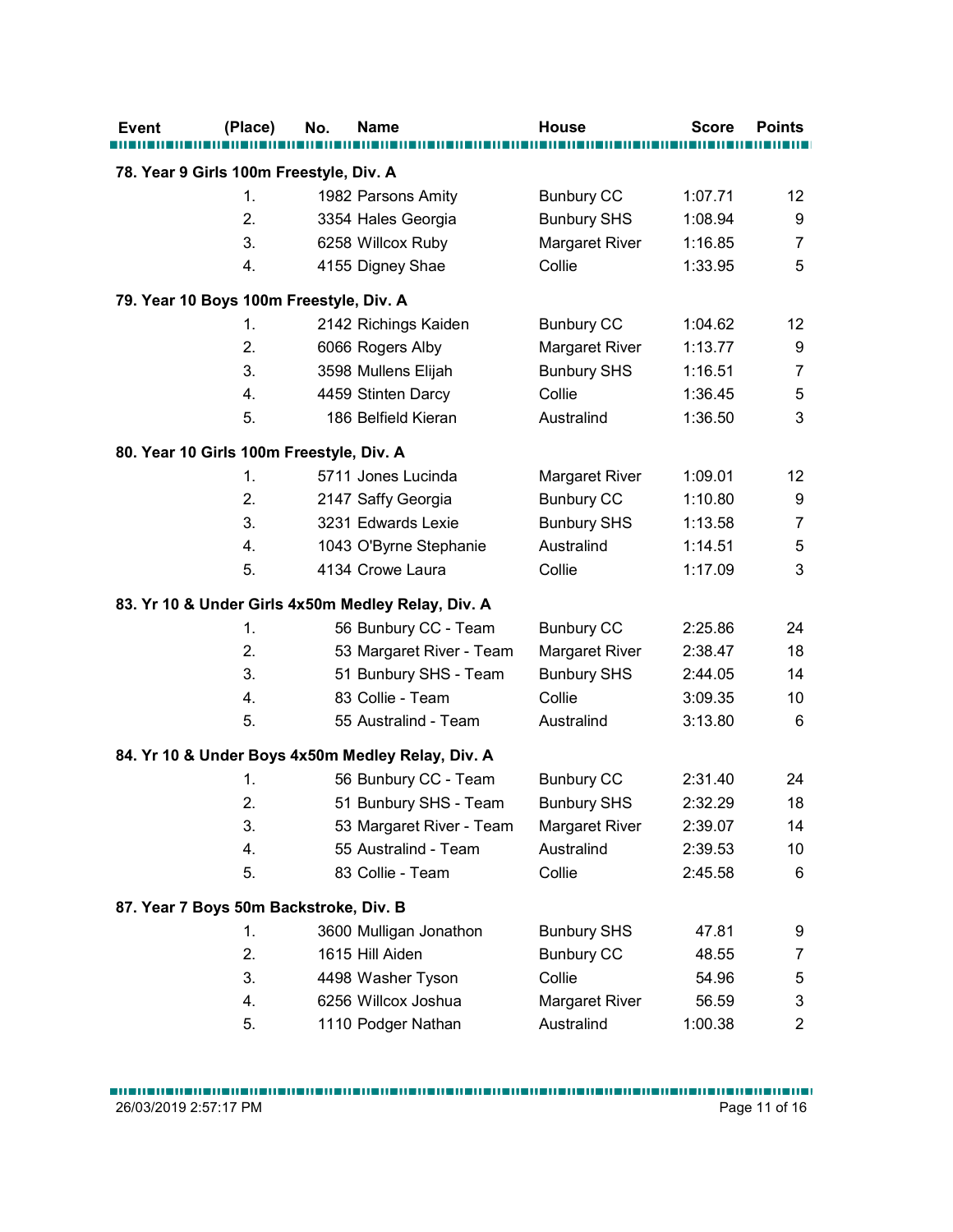| 88. Year 7 Girls 50m Backstroke, Div. B<br>1.<br>2.<br>3.<br>4.<br>5.<br>89. Year 7 Boys 50m Backstroke, Div. A<br>1.<br>2.<br>3.<br>4.<br>5.<br>90. Year 7 Girls 50m Backstroke, Div. A<br>1.<br>2. |          | 1698 Tan Jasmin<br>1322 Stokes Ruby-Anne<br>5615 Hardy Willow<br>4350 Pelser An-ne'<br>3397 Hope Lucy<br>1684 Richings Jonty<br>3599 Mullens Rafferty<br>6099 Scott Tom<br>4041 Bell Tom | <b>Bunbury CC</b><br>Australind<br>Margaret River<br>Collie<br><b>Bunbury SHS</b><br><b>Bunbury CC</b><br><b>Bunbury SHS</b><br>Margaret River                                                                                                                                                                                                                                                                | 43.10<br>43.32<br>44.68<br>46.88<br>50.80<br>43.54<br>46.70 | 9<br>$\overline{7}$<br>5<br>3<br>$\overline{2}$ |
|------------------------------------------------------------------------------------------------------------------------------------------------------------------------------------------------------|----------|------------------------------------------------------------------------------------------------------------------------------------------------------------------------------------------|---------------------------------------------------------------------------------------------------------------------------------------------------------------------------------------------------------------------------------------------------------------------------------------------------------------------------------------------------------------------------------------------------------------|-------------------------------------------------------------|-------------------------------------------------|
|                                                                                                                                                                                                      |          |                                                                                                                                                                                          |                                                                                                                                                                                                                                                                                                                                                                                                               |                                                             |                                                 |
|                                                                                                                                                                                                      |          |                                                                                                                                                                                          |                                                                                                                                                                                                                                                                                                                                                                                                               |                                                             |                                                 |
|                                                                                                                                                                                                      |          |                                                                                                                                                                                          |                                                                                                                                                                                                                                                                                                                                                                                                               |                                                             |                                                 |
|                                                                                                                                                                                                      |          |                                                                                                                                                                                          |                                                                                                                                                                                                                                                                                                                                                                                                               |                                                             |                                                 |
|                                                                                                                                                                                                      |          |                                                                                                                                                                                          |                                                                                                                                                                                                                                                                                                                                                                                                               |                                                             |                                                 |
|                                                                                                                                                                                                      |          |                                                                                                                                                                                          |                                                                                                                                                                                                                                                                                                                                                                                                               |                                                             |                                                 |
|                                                                                                                                                                                                      |          |                                                                                                                                                                                          |                                                                                                                                                                                                                                                                                                                                                                                                               |                                                             |                                                 |
|                                                                                                                                                                                                      |          |                                                                                                                                                                                          |                                                                                                                                                                                                                                                                                                                                                                                                               |                                                             |                                                 |
|                                                                                                                                                                                                      |          |                                                                                                                                                                                          |                                                                                                                                                                                                                                                                                                                                                                                                               |                                                             | 12                                              |
|                                                                                                                                                                                                      |          |                                                                                                                                                                                          |                                                                                                                                                                                                                                                                                                                                                                                                               | 47.71                                                       | 9<br>$\overline{7}$                             |
|                                                                                                                                                                                                      |          |                                                                                                                                                                                          | Collie                                                                                                                                                                                                                                                                                                                                                                                                        | 53.20                                                       | 5                                               |
|                                                                                                                                                                                                      |          | 121 Andrijasevich Quade                                                                                                                                                                  | Australind                                                                                                                                                                                                                                                                                                                                                                                                    | 56.05                                                       | 3                                               |
|                                                                                                                                                                                                      |          |                                                                                                                                                                                          |                                                                                                                                                                                                                                                                                                                                                                                                               |                                                             |                                                 |
|                                                                                                                                                                                                      |          |                                                                                                                                                                                          |                                                                                                                                                                                                                                                                                                                                                                                                               |                                                             |                                                 |
|                                                                                                                                                                                                      |          | 4344 O'Brien Katy                                                                                                                                                                        | Collie                                                                                                                                                                                                                                                                                                                                                                                                        | 40.58                                                       | 12                                              |
|                                                                                                                                                                                                      |          | 5836 McGimpsey Tara                                                                                                                                                                      | Margaret River                                                                                                                                                                                                                                                                                                                                                                                                | 41.76                                                       | 9                                               |
| 3.                                                                                                                                                                                                   |          | 1032 Norrish Aiesha                                                                                                                                                                      | Australind                                                                                                                                                                                                                                                                                                                                                                                                    | 43.03                                                       | $\overline{7}$                                  |
| 4.<br>5.                                                                                                                                                                                             |          | 2436 Garner Hayley<br>3401 Horsfall Jorja                                                                                                                                                | <b>Bunbury CC</b>                                                                                                                                                                                                                                                                                                                                                                                             | 43.82                                                       | 5<br>3                                          |
|                                                                                                                                                                                                      |          |                                                                                                                                                                                          | <b>Bunbury SHS</b>                                                                                                                                                                                                                                                                                                                                                                                            | 47.30                                                       |                                                 |
|                                                                                                                                                                                                      |          |                                                                                                                                                                                          |                                                                                                                                                                                                                                                                                                                                                                                                               |                                                             |                                                 |
| 1.                                                                                                                                                                                                   |          |                                                                                                                                                                                          | <b>Bunbury CC</b>                                                                                                                                                                                                                                                                                                                                                                                             | 42.64                                                       | 9                                               |
|                                                                                                                                                                                                      |          |                                                                                                                                                                                          | Margaret River                                                                                                                                                                                                                                                                                                                                                                                                | 42.78                                                       | 7                                               |
| 3.                                                                                                                                                                                                   |          |                                                                                                                                                                                          |                                                                                                                                                                                                                                                                                                                                                                                                               | 45.60                                                       | 5                                               |
|                                                                                                                                                                                                      |          |                                                                                                                                                                                          |                                                                                                                                                                                                                                                                                                                                                                                                               |                                                             | 3                                               |
|                                                                                                                                                                                                      |          |                                                                                                                                                                                          |                                                                                                                                                                                                                                                                                                                                                                                                               |                                                             |                                                 |
| 1.                                                                                                                                                                                                   |          |                                                                                                                                                                                          | Australind                                                                                                                                                                                                                                                                                                                                                                                                    | 42.35                                                       | 9                                               |
| 2.                                                                                                                                                                                                   |          |                                                                                                                                                                                          | <b>Bunbury CC</b>                                                                                                                                                                                                                                                                                                                                                                                             | 42.59                                                       | 7                                               |
| 3.                                                                                                                                                                                                   |          |                                                                                                                                                                                          | Collie                                                                                                                                                                                                                                                                                                                                                                                                        | 44.43                                                       | 5                                               |
| 4.                                                                                                                                                                                                   |          |                                                                                                                                                                                          | <b>Bunbury SHS</b>                                                                                                                                                                                                                                                                                                                                                                                            | 44.80                                                       | 3                                               |
| 5.                                                                                                                                                                                                   |          |                                                                                                                                                                                          | Margaret River                                                                                                                                                                                                                                                                                                                                                                                                | 47.68                                                       | $\overline{2}$                                  |
|                                                                                                                                                                                                      |          |                                                                                                                                                                                          |                                                                                                                                                                                                                                                                                                                                                                                                               |                                                             |                                                 |
| 1.                                                                                                                                                                                                   |          |                                                                                                                                                                                          |                                                                                                                                                                                                                                                                                                                                                                                                               | 39.43                                                       | 12                                              |
| 2.                                                                                                                                                                                                   |          |                                                                                                                                                                                          | <b>Bunbury SHS</b>                                                                                                                                                                                                                                                                                                                                                                                            | 40.03                                                       | 9                                               |
| 3.                                                                                                                                                                                                   |          |                                                                                                                                                                                          | Margaret River                                                                                                                                                                                                                                                                                                                                                                                                | 41.76                                                       | $\overline{7}$                                  |
| 4.                                                                                                                                                                                                   |          |                                                                                                                                                                                          | Collie                                                                                                                                                                                                                                                                                                                                                                                                        | 53.88                                                       | 5                                               |
|                                                                                                                                                                                                      | 2.<br>4. |                                                                                                                                                                                          | 91. Year 8 Boys 50m Backstroke, Div. B<br>1839 Saffy Alex<br>6148 Somerset Angus<br>3861 Tanner Koby<br>4235 Hindle Kane<br>92. Year 8 Girls 50m Backstroke, Div. B<br>828 Larkman Taya<br>1858 Trewren Eva<br>4497 Washer Skye<br>3021 Banks Rosie<br>5310 Brousson Poppy<br>93. Year 8 Boys 50m Backstroke, Div. A<br>1782 Horrobin Noah<br>3369 Haunold Lain<br>5466 Donovan Kaspa<br>4135 Cummings Deegan | <b>Bunbury SHS</b><br>Collie<br><b>Bunbury CC</b>           | 47.89                                           |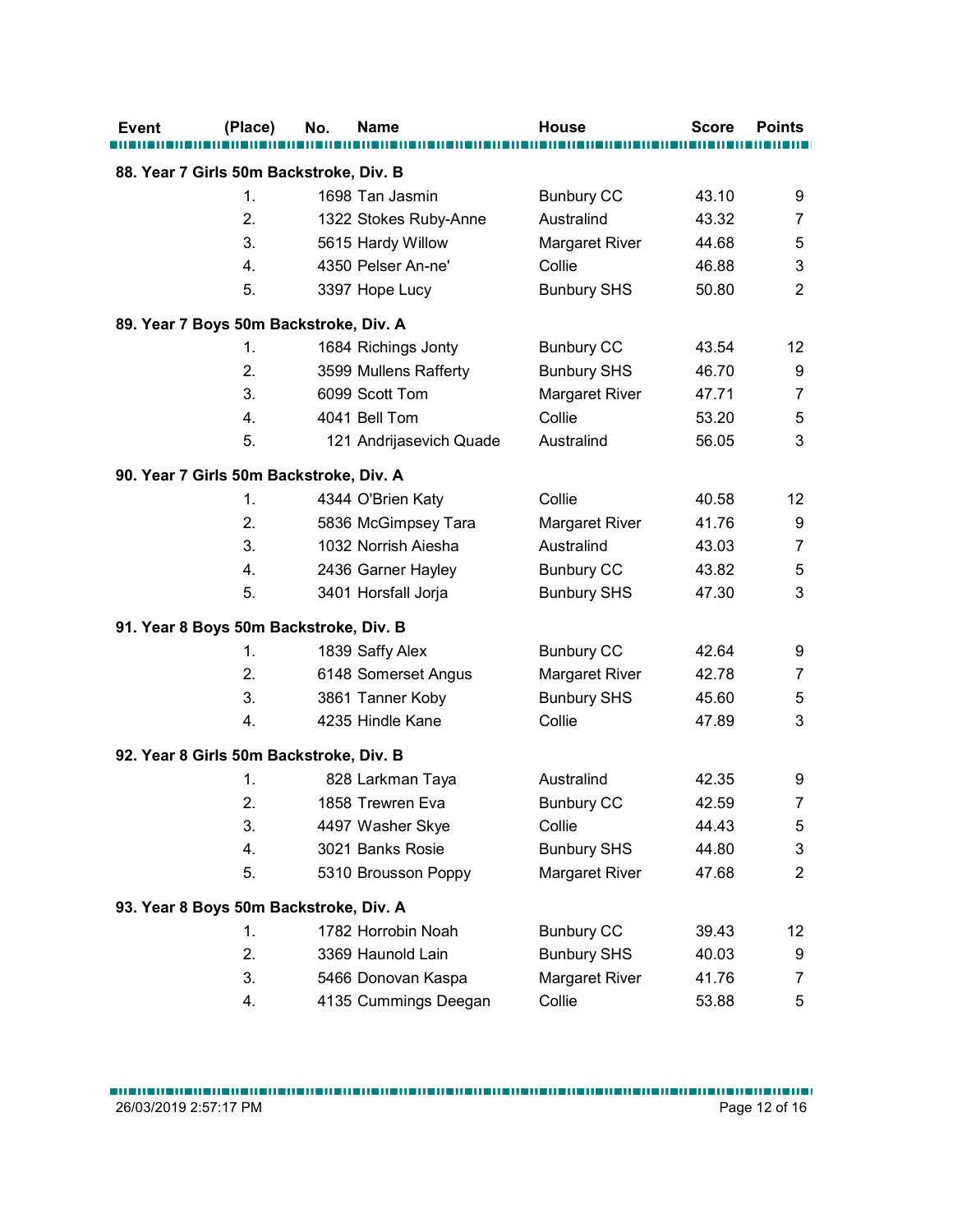|                                         | (Place) | No. | <b>Name</b>           | <b>House</b>       | <b>Score</b> | <b>Points</b>  |
|-----------------------------------------|---------|-----|-----------------------|--------------------|--------------|----------------|
| 94. Year 8 Girls 50m Backstroke, Div. A |         |     |                       |                    |              |                |
|                                         | 1.      |     | 3229 Edwards Brooke   | <b>Bunbury SHS</b> | 39.10        | 12             |
|                                         | 2.      |     | 2564 Green Clarissa   | <b>Bunbury CC</b>  | 39.76        | 9              |
|                                         | 3.      |     | 5462 Dombroski Grace  | Margaret River     | 41.10        | 7              |
|                                         | 4.      |     | 900 Marriott Jacinta  | Australind         | 41.54        | 5              |
|                                         | 5.      |     | 4423 Shepherd Emilea  | Collie             | 47.52        | 3              |
| 95. Year 9 Boys 50m Backstroke, Div. B  |         |     |                       |                    |              |                |
|                                         | 1.      |     | 1986 Pedley William   | <b>Bunbury CC</b>  | 44.39        | 9              |
|                                         | 2.      |     | 3648 Olman Max        | <b>Bunbury SHS</b> | 48.04        | 7              |
| 96. Year 9 Girls 50m Backstroke, Div. B |         |     |                       |                    |              |                |
|                                         | 1.      |     | 2024 White Eliana     | <b>Bunbury CC</b>  | 41.27        | 9              |
|                                         | 2.      |     | 6098 Scott Mia        | Margaret River     | 42.82        | 7              |
|                                         | 3.      |     | 3808 Skane Mia        | <b>Bunbury SHS</b> | 44.34        | 5              |
|                                         | 4.      |     | 4155 Digney Shae      | Collie             | 54.71        | 3              |
|                                         | 5.      |     | 444 Dow Cheyenne      | Australind         | 58.25        | $\overline{c}$ |
| 97. Year 9 Boys 50m Backstroke, Div. A  |         |     |                       |                    |              |                |
|                                         | 1.      |     | 2744 Smith Jye        | <b>Bunbury CC</b>  | 40.29        | 12             |
|                                         | 2.      |     | 970 Miller Jack       | Australind         | 42.77        | 9              |
|                                         | 3.      |     | 3658 Palmer Andaman   | <b>Bunbury SHS</b> | 43.63        | $\overline{7}$ |
|                                         | 4.      |     | 4039 Bell Charlie     | Collie             | 45.51        | 5              |
| 98. Year 9 Girls 50m Backstroke, Div. A |         |     |                       |                    |              |                |
|                                         | 1.      |     | 3354 Hales Georgia    | <b>Bunbury SHS</b> | 37.24        | 12             |
|                                         | 2.      |     | 1982 Parsons Amity    | <b>Bunbury CC</b>  | 37.28        | 9              |
|                                         | 3.      |     | 6149 Somerset Riley   | Margaret River     | 40.62        | 7              |
|                                         | 4.      |     | 1045 O'Connor Eve     | Australind         | 45.20        | 5              |
|                                         | 5.      |     | 4188 Fraser Ruby      | Collie             | 53.66        | 3              |
| 99. Year 10 Boys 50m Backstroke, Div. B |         |     |                       |                    |              |                |
|                                         | 1.      |     | 2150 Smith Camden     | <b>Bunbury CC</b>  | 36.33        | 9              |
|                                         | 2.      |     | 5923 Nettelbeck Jaxon | Margaret River     | 45.88        | 7              |
|                                         | 3.      |     | 3908 Van Noort Jacob  | <b>Bunbury SHS</b> | 47.82        | 5              |
|                                         | 4.      |     | 4459 Stinten Darcy    | Collie             | 48.09        | 3              |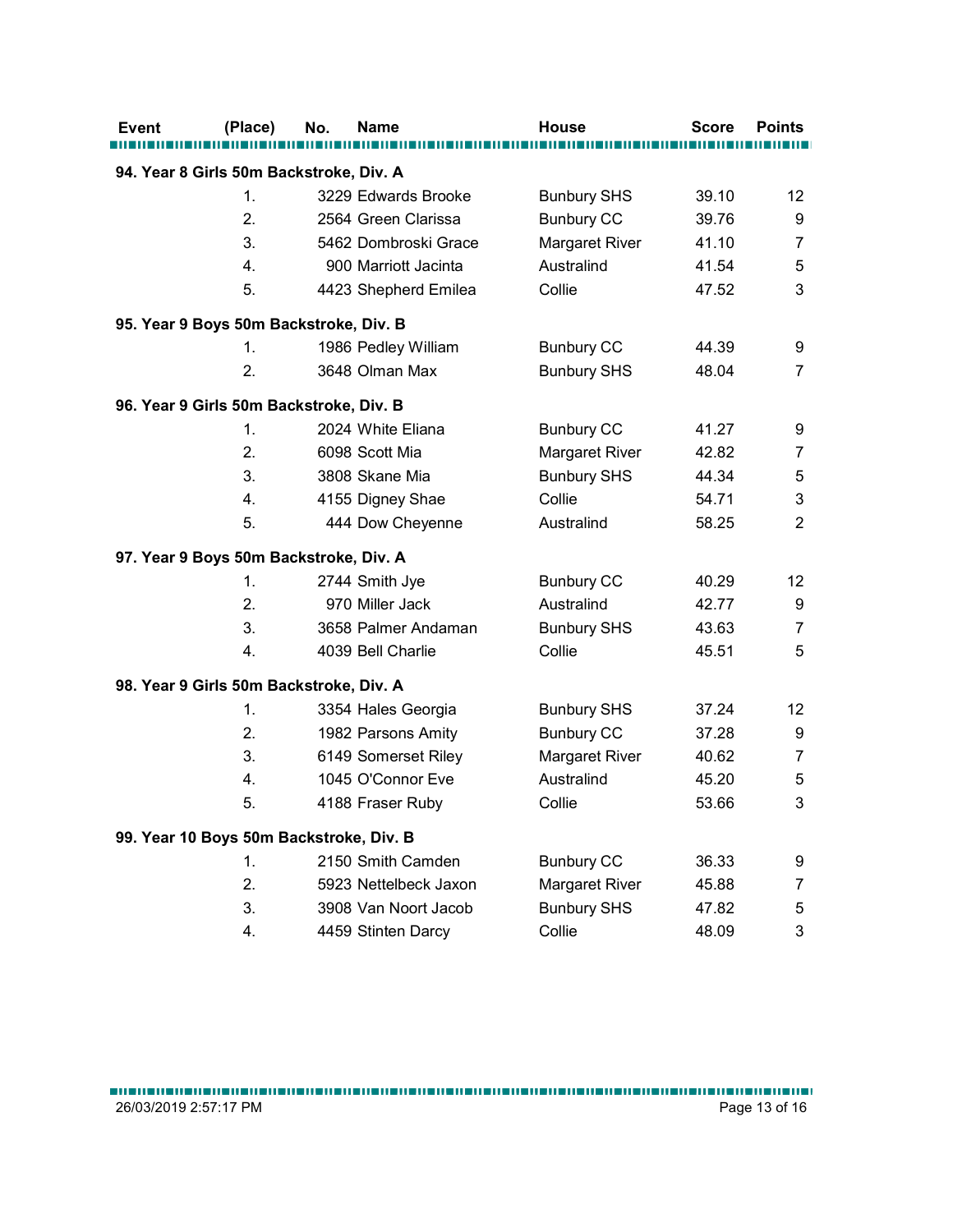| Event | (Place)        | No.<br>Name                                 | <b>House</b>                         | <b>Score</b>       | <b>Points</b>       |
|-------|----------------|---------------------------------------------|--------------------------------------|--------------------|---------------------|
|       |                | 100. Year 10 Girls 50m Backstroke, Div. B   |                                      |                    |                     |
|       | $\mathbf{1}$ . | 2843 Watson Chloe                           | <b>Bunbury CC</b>                    | 38.91              | 9                   |
|       | 2.             | 3334 Gray Lily                              | <b>Bunbury SHS</b>                   | 39.00              | $\overline{7}$      |
|       | 3.             | 1043 O'Byrne Stephanie                      | Australind                           | 41.77              | 5                   |
|       | 4.             | 5260 Barr Maybelle                          | Margaret River                       | 43.00              | 3                   |
|       | 5.             | 4310 Menegon Cassidy                        | Collie                               | 58.01              | 2                   |
|       |                | 101. Year 10 Boys 50m Backstroke, Div. A    |                                      |                    |                     |
|       | 1.             | 2142 Richings Kaiden                        | <b>Bunbury CC</b>                    | 33.93              | 12                  |
|       | 2.             | 6066 Rogers Alby                            | Margaret River                       | 39.32              | 9                   |
|       | 3.             | 3598 Mullens Elijah                         | <b>Bunbury SHS</b>                   | 43.16              | $\overline{7}$      |
|       | 4.             | 4232 Herold Griffin                         | Collie                               | 55.43              | 5                   |
|       |                | 102. Year 10 Girls 50m Backstroke, Div. A   |                                      |                    |                     |
|       | 1.             | 5711 Jones Lucinda                          | <b>Margaret River</b>                | 36.60              | 12                  |
|       | 2.             | 1307 Stanley Stevie                         | Australind                           | 38.84              | 9                   |
|       | 3.             | 2147 Saffy Georgia                          | <b>Bunbury CC</b>                    | 39.23              | 7                   |
|       | 4.             | 4134 Crowe Laura                            | Collie                               | 40.21              | 5                   |
|       | 5.             | 3231 Edwards Lexie                          | <b>Bunbury SHS</b>                   | 42.06              | 3                   |
|       |                |                                             |                                      |                    |                     |
|       |                | 107. Year 7 Girls 100m Breaststroke, Div. A |                                      |                    |                     |
|       | 1.             | 4344 O'Brien Katy                           | Collie                               | 1:37.08            | 12                  |
|       | 2.<br>3.       | 2429 East Abbey                             | <b>Bunbury CC</b>                    | 1:40.08<br>1:42.53 | 9                   |
|       | 4.             | 5294 Bower Emily<br>3401 Horsfall Jorja     | Margaret River<br><b>Bunbury SHS</b> | 1:48.70            | $\overline{7}$<br>5 |
|       | 5.             | 971 Miller Jessica                          | Australind                           | 1:50.51            | 3                   |
|       |                |                                             |                                      |                    |                     |
|       |                | 108. Year 7 Boys 100m Breaststroke, Div. A  |                                      |                    |                     |
|       | 1.             | 1624 Jones Harry                            | <b>Bunbury CC</b>                    | 1:46.10            | 12                  |
|       | 2.             | 3919 Walker Zeke                            | <b>Bunbury SHS</b>                   | 1:59.50            | 9                   |
|       | 3.             | 4036 Becker Reid                            | Collie                               | 2:02.39            | $\overline{7}$      |
|       | 4.             | 5517 Flynn Macklin                          | Margaret River                       | 2:07.43            | 5                   |
|       |                | 109. Year 8 Girls 100m Breaststroke, Div. A |                                      |                    |                     |
|       | 1.             | 3229 Edwards Brooke                         | <b>Bunbury SHS</b>                   | 1:39.05            | 12                  |
|       | 2.             | 828 Larkman Taya                            | Australind                           | 1:42.24            | 9                   |
|       | 3.             | 2550 Cornwall Hannah                        | <b>Bunbury CC</b>                    | 1:45.10            | $\overline{7}$      |
|       | 4.             | 5382 Coffey Rianna                          | Margaret River                       | 1:46.30            | 5                   |
|       | 5.             | 4497 Washer Skye                            | Collie                               | 1:56.52            | 3                   |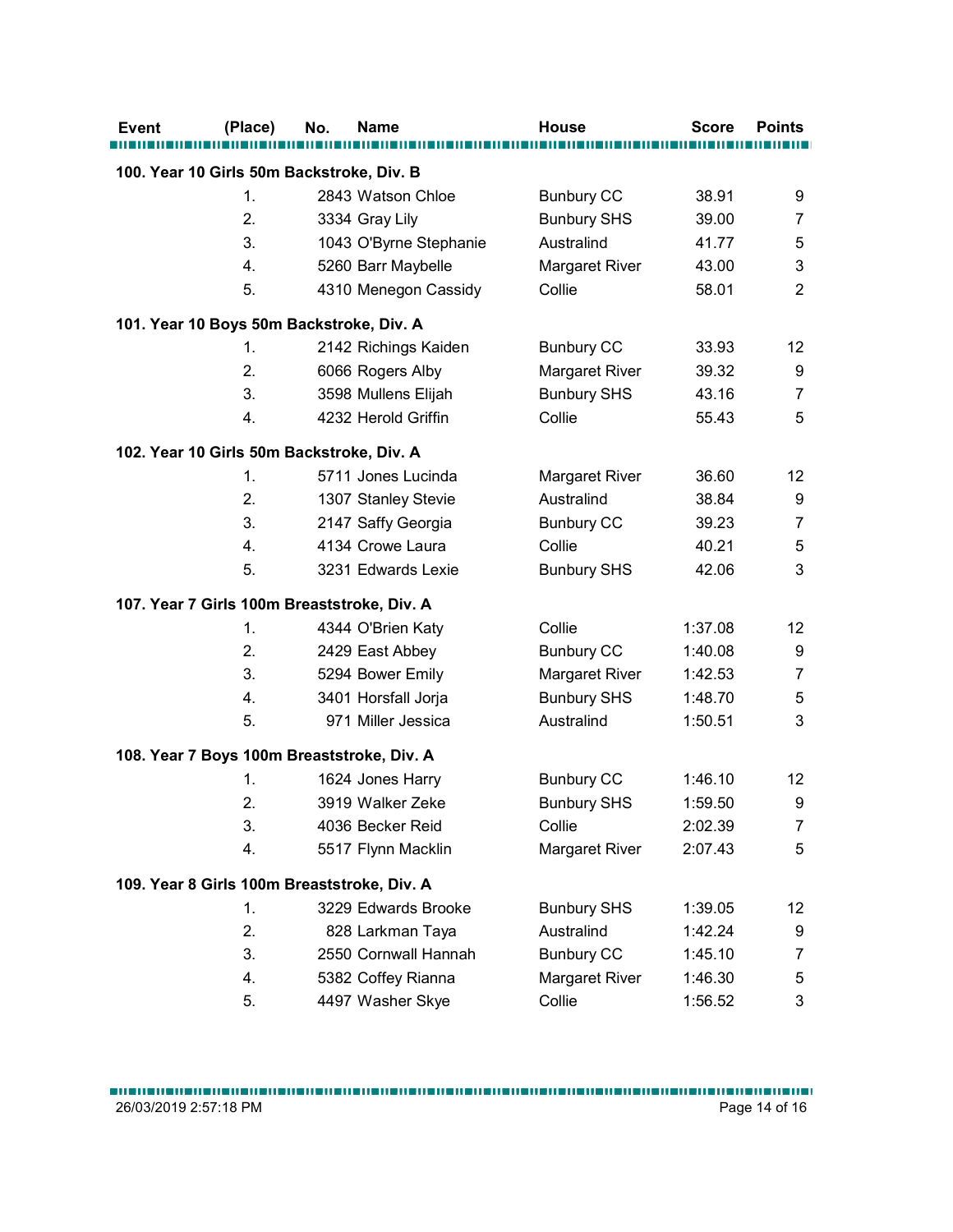| (Place) | No.<br><b>Name</b>                                            | <b>House</b>       | <b>Score</b> | <b>Points</b>  |
|---------|---------------------------------------------------------------|--------------------|--------------|----------------|
|         |                                                               |                    |              |                |
| 1.      | 110. Year 8 Boys 100m Breaststroke, Div. A<br>1839 Saffy Alex | <b>Bunbury CC</b>  | 1:40.87      | 12             |
| 2.      | 5466 Donovan Kaspa                                            | Margaret River     | 1:42.27      | 9              |
| 3.      | 4204 Gooch Devin                                              | Collie             | 1:48.80      | $\overline{7}$ |
| 4.      | 3202 Doddy Joel                                               | <b>Bunbury SHS</b> | 1:53.75      | 5              |
|         |                                                               |                    |              |                |
|         | 111. Year 9 Girls 100m Breaststroke, Div. A                   |                    |              |                |
| 1.      | 1982 Parsons Amity                                            | <b>Bunbury CC</b>  | 1:34.74      | 12             |
| 2.      | 3354 Hales Georgia                                            | <b>Bunbury SHS</b> | 1:40.76      | 9              |
| 3.      | 6266 Willmott Imogen                                          | Margaret River     | 1:43.08      | $\overline{7}$ |
| 4.      | 4188 Fraser Ruby                                              | Collie             | 2:03.38      | 5              |
|         | 112. Year 9 Boys 100m Breaststroke, Div. A                    |                    |              |                |
| 1.      | 1986 Pedley William                                           | <b>Bunbury CC</b>  | 1:37.38      | 12             |
| 2.      | 970 Miller Jack                                               | Australind         | 1:38.63      | 9              |
| 3.      | 4519 Williams Flynn                                           | Collie             | 1:59.07      | $\overline{7}$ |
| 4.      | 3424 Hussey Kyle                                              | <b>Bunbury SHS</b> | 2:14.93      | 5              |
|         | 113. Year 10 Girls 100m Breaststroke, Div. A                  |                    |              |                |
| 1.      | 2147 Saffy Georgia                                            | <b>Bunbury CC</b>  | 1:29.36      | 12             |
| 2.      | 5711 Jones Lucinda                                            | Margaret River     | 1:34.40      | 9              |
| 3.      | 4134 Crowe Laura                                              | Collie             | 1:37.99      | 7              |
| 4.      | 3334 Gray Lily                                                | <b>Bunbury SHS</b> | 1:38.49      | 5              |
| 5.      | 599 Grinter Emily                                             | Australind         | 1:42.32      | 3              |
|         |                                                               |                    |              |                |
|         | 114. Year 10 Boys 100m Breaststroke, Div. A                   |                    |              |                |
| 1.      | 2142 Richings Kaiden                                          | <b>Bunbury CC</b>  | 1:26.45      | 12             |
| 2.      | 5986 Payet Tomas                                              | Margaret River     | 1:46.61      | 9              |
| 3.      | 3598 Mullens Elijah                                           | <b>Bunbury SHS</b> | 1:49.22      | 7              |
| 4.      | 186 Belfield Kieran                                           | Australind         | 1:54.87      | 5              |
| 5.      | 4232 Herold Griffin                                           | Collie             | 2:18.98      | 3              |
|         | 117. Year 7 Girls 4x50m Freestyle Relay, Div. A               |                    |              |                |
| 1.      | 56 Bunbury CC - Team                                          | <b>Bunbury CC</b>  | 2:26.51      | 24             |
| 2.      | 53 Margaret River - Team                                      | Margaret River     | 2:28.57      | 18             |
| 3.      | 55 Australind - Team                                          | Australind         | 2:31.78      | 14             |
| 4.      | 83 Collie - Team                                              | Collie             | 2:40.18      | $10$           |
| 5.      | 51 Bunbury SHS - Team                                         | <b>Bunbury SHS</b> | 2:40.36      | 6              |
|         |                                                               |                    |              |                |